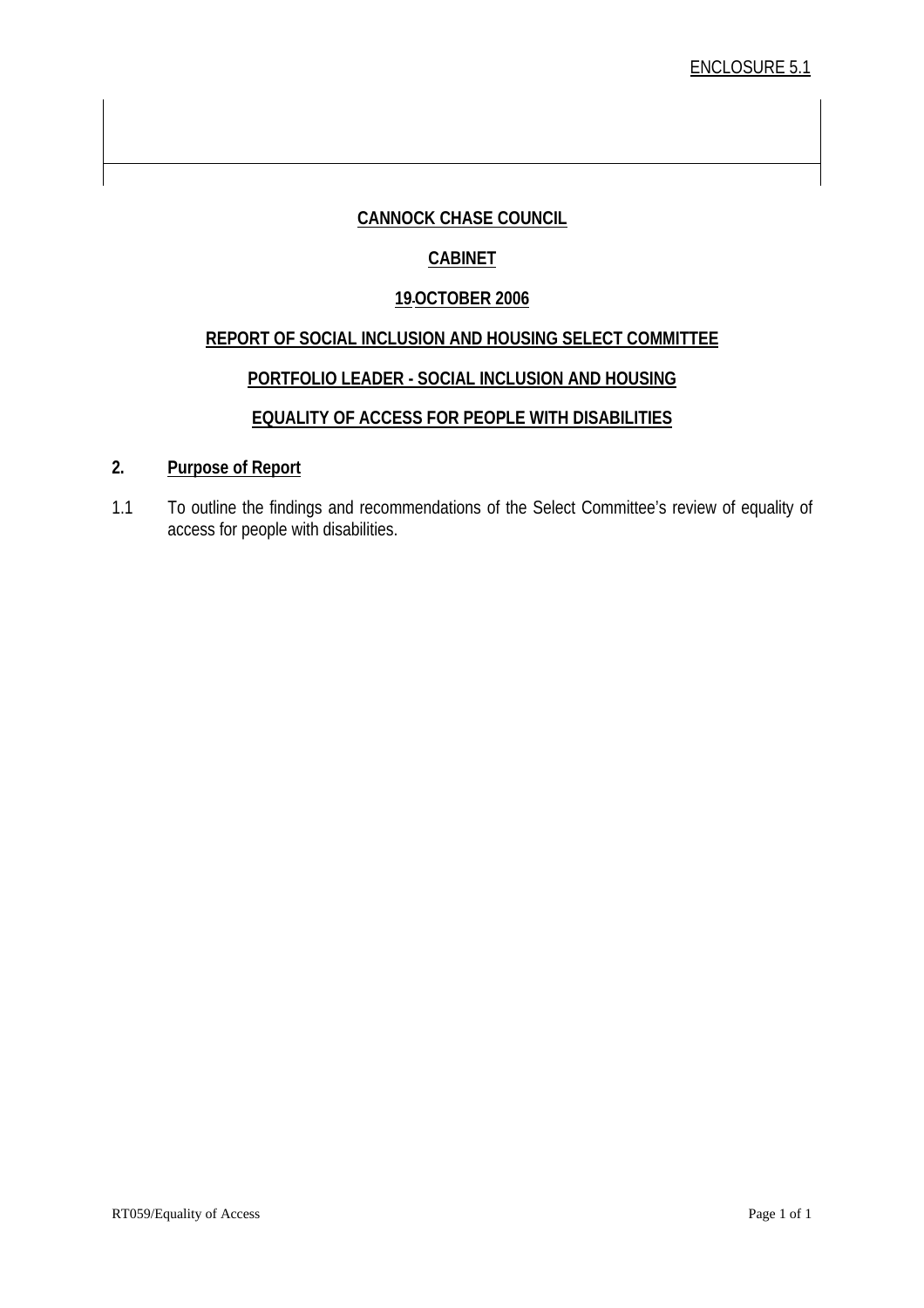#### **2. Recommendations**

- 2.1 The Council develops a Disability Equality Scheme in line with legislation and actively encourages and involves disabled people in developing the Scheme. That the Council continues to work with the County Council to share ideas, expertise and establish common ground on which to base recommendations to be put forward for inclusion in our respective Disability Equality Schemes.
- 2.2 The Council's budget provision for disabled grants adaptations continue to be provided for 2008-2009 at the same level of service as is currently provided and if possible every effort be made to increase this resource to meet local needs.
- 2.3 The County Council be lobbied to ensure that disabled facilities grant assessments are resourced to enable assessments to be completed within agreed timescales.
- 2.4 The Council develops a comprehensive database of adaptations made to Council property and reviews the Allocation Policy to improve the reallocation of properties with adaptations to those tenants requiring adaptations.
- 2.5 The Council encourage developers to build new residential properties to the Life Time Homes standard through local planning policy and building control processes.
- 2.6 The introduction of a Shopmobility facility in the District's three main town centres be investigated proactively. Cabinet to first consider the viability of a Shopmobility scheme in Beecroft Road car park and the inclusion of Shopmobility schemes in Hednesford and Rugeley be considered as a matter of urgency as part of the regeneration proposals for these town centres.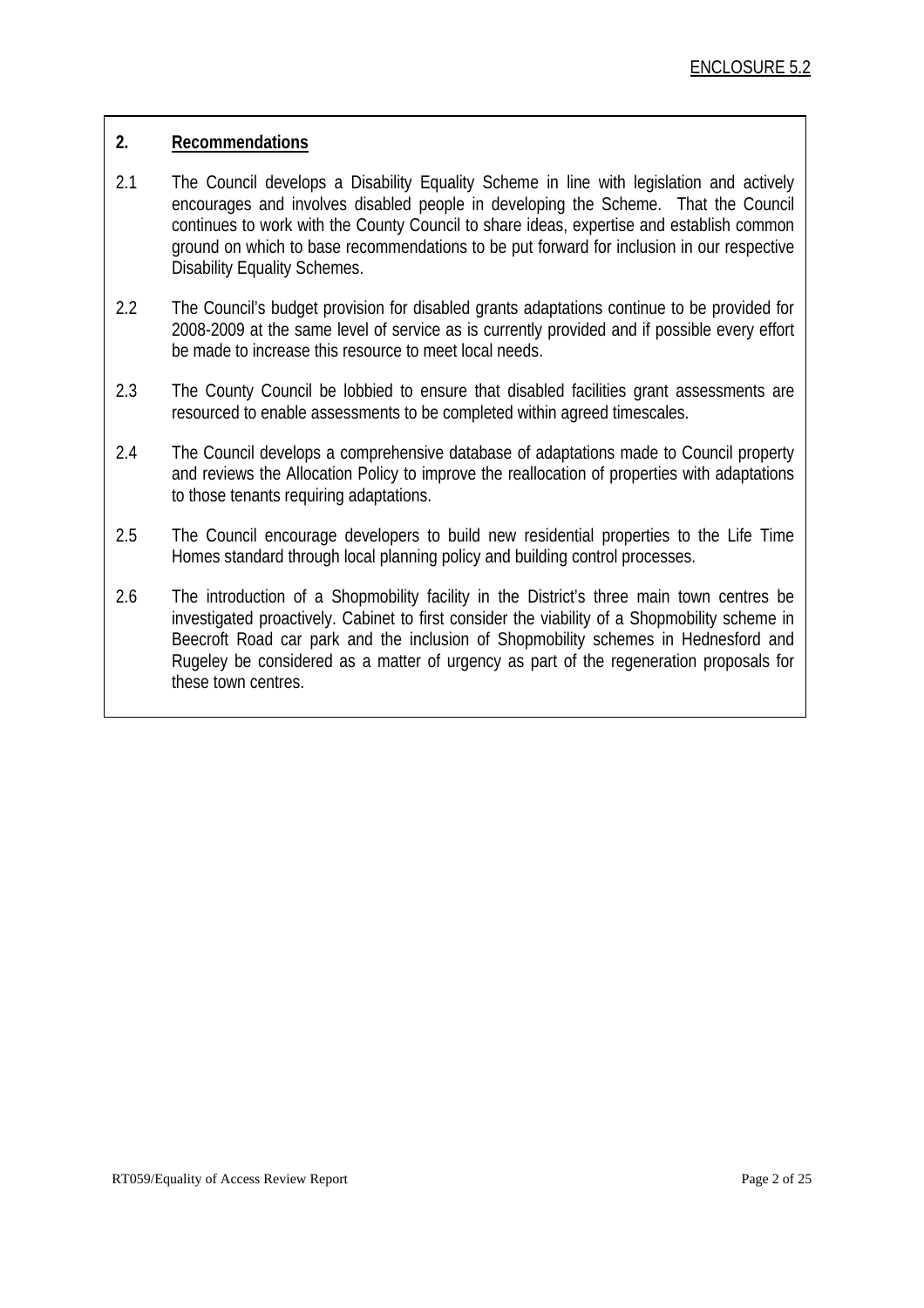- 2.7 The Council works with the town centre manager and other partners from the private and business sectors to raise awareness of their responsibilities with regards to the DDA and investigate ways of sharing good practice around access issues and in particular looks at the possibility of developing an effective monitoring system. The town centre manager to investigate the possibility of establishing an accreditation/merit scheme or the like for businesses that demonstrate high standards of accessibility for the disabled.
- 2.8 An Access Group is set up to be consulted on service provision and developments as well as planning and building access issues.
- 2.9 The Council continues to work with the County Council in particular to improve the provision of disabled parking in the town centres and to determine how to deter those that park in disabled parking spaces.
- 2.10 The Council continues to provide training to employees on customer care for people with disabilities and reviews the effectiveness of such training in the near future.

#### **3. Key Issues**

- 3.1 During the review, discussions around the topic of equality of access for people with disabilities gave rise to a number of key issues, which the Select Committee was keen to pursue. In particular, the review highlighted a number of issues in connection with the administration of DFGs, including:
	- a There was concern over the length of time people had to wait for adaptations to their property.
	- b There is no Council budget provision for disabled adaptations to homeowners from 2008-09 onwards, although 60% is reclaimed in grant from the Government. The current budget for 2006-07 is £350,000 with an additional £130,000 rolled forward from 2005-06. The Council's contribution to disabled adaptations to homeowners in 2006- 07 is £140,000.
	- c The Council's information on what adaptations had been made to Council housing property was limited.
	- d The Council's policy on allocations of property with adaptations is limiting in its success to reallocating property with adaptations to people requiring adaptations.
- 3.2 With regards to disabled parking provision the Select Committee identified that there needs to be better signage about parking provision and that there is a need to deter those that park in disabled parking provision when they themselves are not disabled. The Select Committee recognized that the practices used by Asda should set the benchmark for disabled parking within the District.
- 3.3 The Select Committee was keen to see parking enforcement strengthened, but recognised that it is reliant on the County Council's progress with regards to decriminalised parking.

RT059/Equality of Access Review Report Page 3 of 25 3.4 The review highlighted that people with disabilities want to be able to shop locally, but we do not provide services to support this. It was highlighted that the work currently underway looking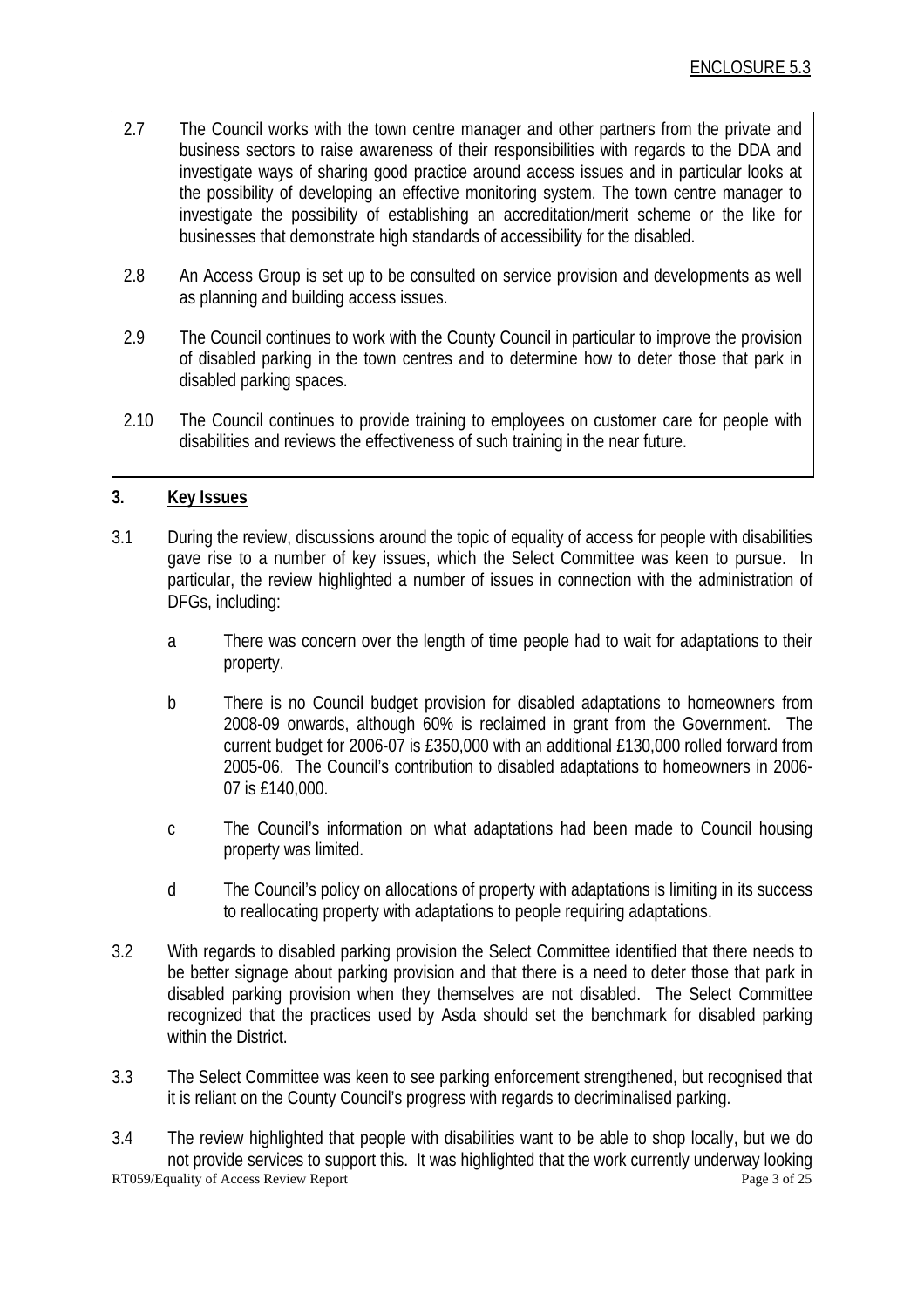at the regeneration of town centres must look to include a shop mobility schemes as a matter of urgency.

- 3.5 The review highlighted that there is also a need to raise awareness amongst stores that although they may comply with the legislation they are not always easily accessible to people in a wheelchair and little provision appears to have been made for partially sighted residents. The review recognised the good practice in Asda and highlighted a need to raise awareness amongst other stores.
- 3.6 During the course of the review it had been difficult to seek the views of people within the District who had disabilities and although Cannock Chase Access Group is involved in looking at planning applications there is a need to engage more widely with disabled people to look at access issues.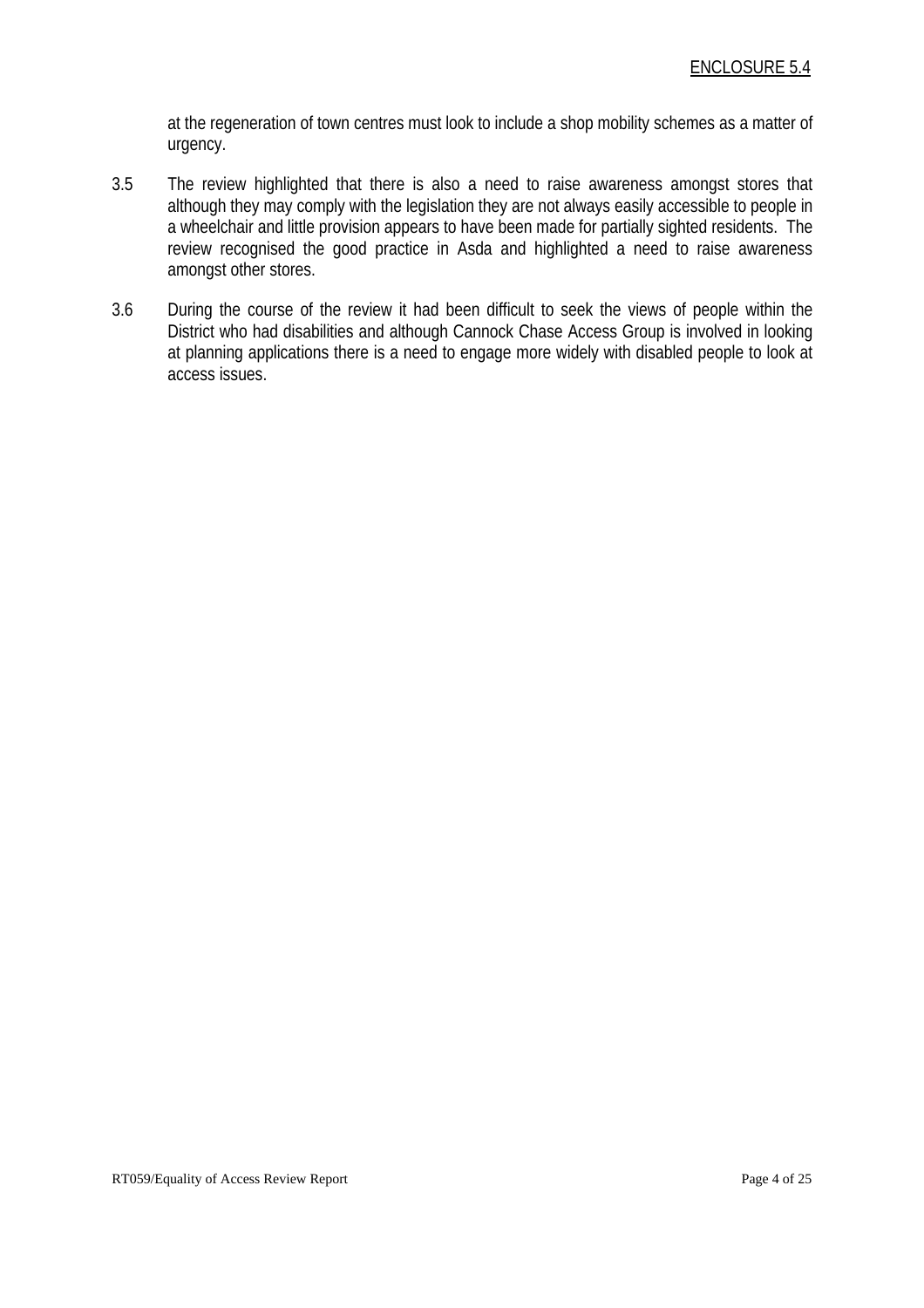#### **REPORT INDEX**

| <b>Background</b>                                                                                    | Section 1      |
|------------------------------------------------------------------------------------------------------|----------------|
| Details of Matters to be Considered <i>i.e.</i> Options Considered, Outcome of<br>Consultations etc. | Section 2      |
| <b>Contribution to CHASE</b>                                                                         | Section 3      |
| Section 17 (Crime Prevention) Implications                                                           | Section 4      |
| <b>Human Rights Act Implications</b>                                                                 | Section 5      |
| Data Protection Act Implications                                                                     | Section 6      |
| <b>Risk Management Implications</b>                                                                  | Section 7      |
| <b>Legal Implications</b>                                                                            | Section 8      |
| <b>Financial Implications</b>                                                                        | Section 9      |
| <b>Human Resource Implications</b>                                                                   | Section 10     |
| Conclusions                                                                                          | Section 11     |
| <b>List of Background Papers</b>                                                                     | Section 12     |
| Annexes to the Report.                                                                               | <b>Annex 1</b> |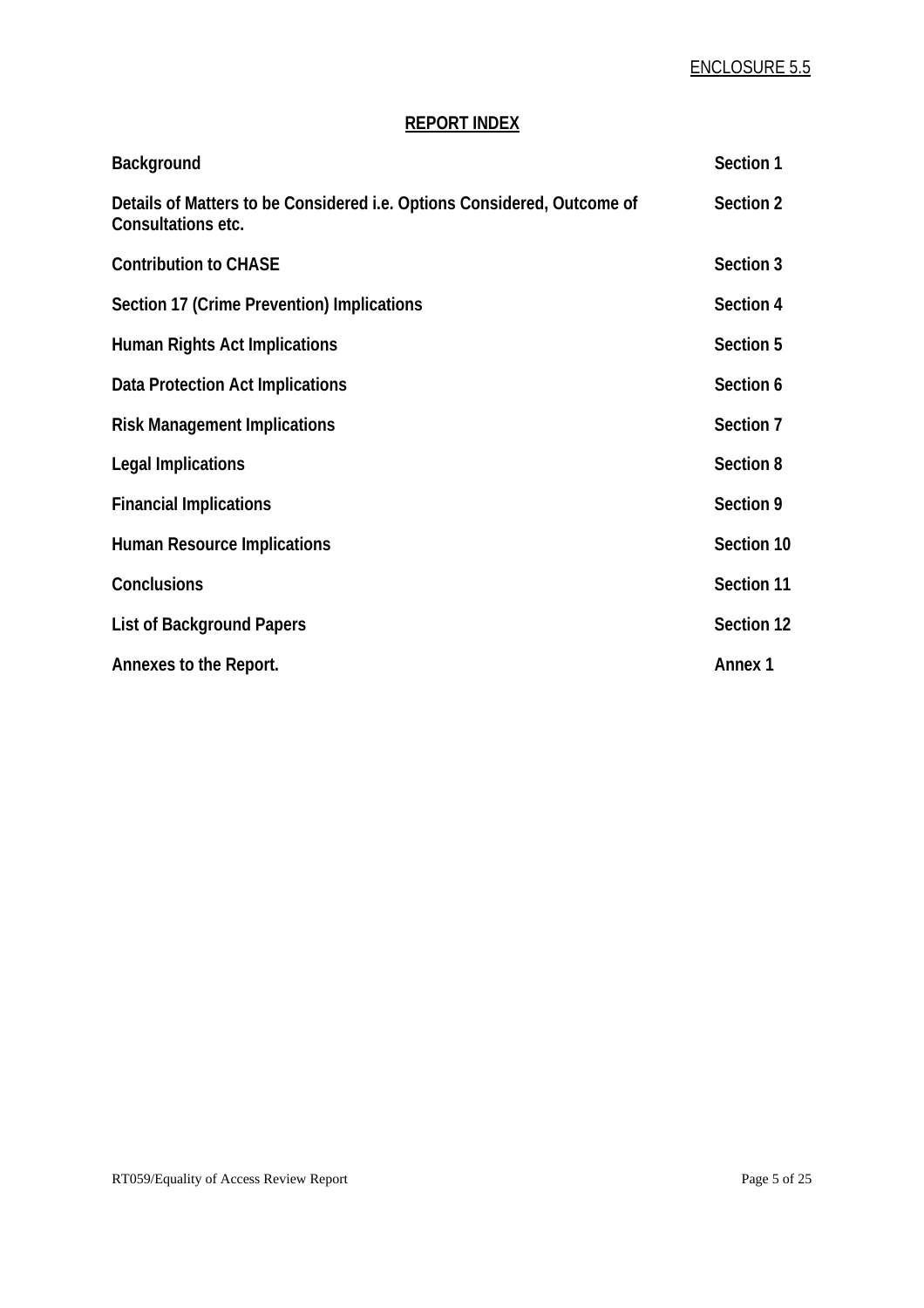#### **Section 1**

#### **Background**

There are 10 million disabled adults in Britain covered by the Disability Discrimination Act. The Select Committee recognised that there is a range of disabilities and people with disabilities face different barriers in employment and in accessing goods and services. The Select Committee therefore agreed to review access issues for people with disabilities within the District.

#### **Section 2**

#### **Details of Matters to be Considered**

In determining the scope of the review it was agreed that the following topics should be included:

- a Access to public buildings
- b Communication
- c Access to information
- d Awareness campaigns
- e Disabled parking provision
- f Responsibilities of local employers
- g Disabled Facilities Grants (known as DFGs)

#### **Section 3**

#### **Contribution to CHASE**

This review was undertaken to consider the Council's contribution to the objective of Social Inclusion, by considering the access issues for people with disabilities

#### **Section 4**

#### **Section 17 Implications**

Section 17 requires the Council to consider the impact of its proposals on crime prevention and there are no identified implications arising from this report.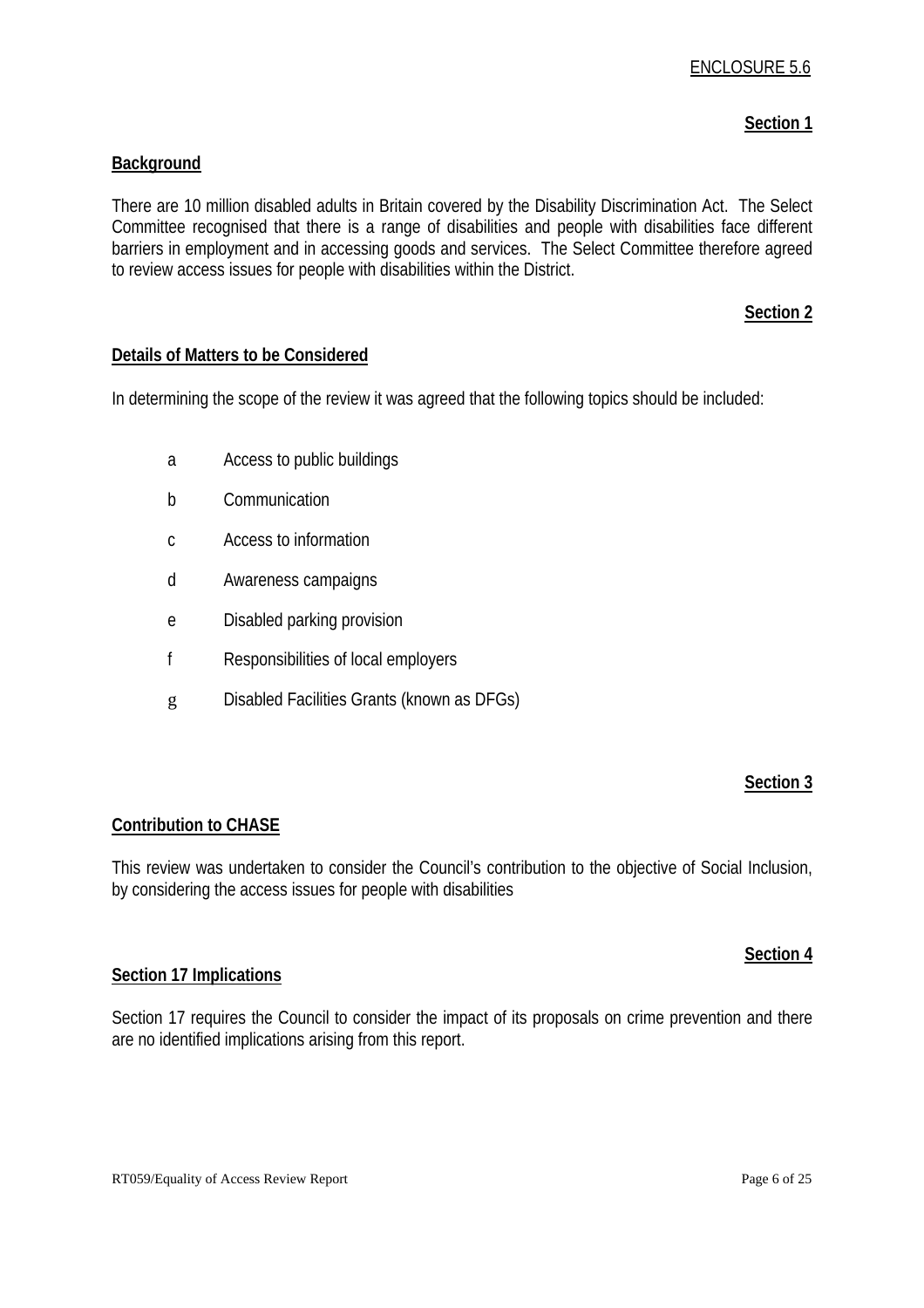# **Human Rights Act Implications**

There are no identified implications in respect of the Human Rights Act 1998 arising from this report. Art.14 of the Human Rights Act states that the enjoyment of the rights and freedoms [under this Article] shall be secured without discrimination on any ground such as sex, race, colour, language, religion, political or other opinion, national or social origin, association with a national minority, property, birth or other status.

Whilst disability has not been included in the list specifically, the list mentioned is only an example of the types of discrimination excluded. The list is not an exhaustive list.

### **Section 6**

# **Data Protection Act Implications**

There are no identified implications in respect of the Data Protection Act.

# **Section 7**

# **Risk Management Implications**

There are no identified implications arising from this report.

### **Section 8**

# **Legal Implications**

The legal implications have been set out throughout this Report (in particular Paragraph 5 of Annex 1).

The Act prohibits discrimination against disabled people in a range of circumstances, such as employment and occupation, education, transport, and the provision of goods, facilities, services, premises and the exercise of public functions.

Failing to comply with the requirement of the Act will inevitably give rise to potential litigation being commenced against the Council. The Council, like many other bodies, businesses and companies must now discharge the duty placed upon them by the Act. The Council in not likely to be given much sympathy by the any Court or Tribunal if found to have contravened the Act.

A brief overview of the Act is provided below.

| <b>DDA</b><br>Section | Matter                      | <b>Brief Summary</b>                                                                                                                            |
|-----------------------|-----------------------------|-------------------------------------------------------------------------------------------------------------------------------------------------|
| Part 1                | Definition of<br>disability | Provides information and quidance on what constitutes disability for the<br>purposes of the Act, and who is protected under it.                 |
| Part 2                | Employment                  | Prohibits discrimination in relation to employment of disabled people,<br>including recruitment, training, promotion, benefits, dismissal, etc. |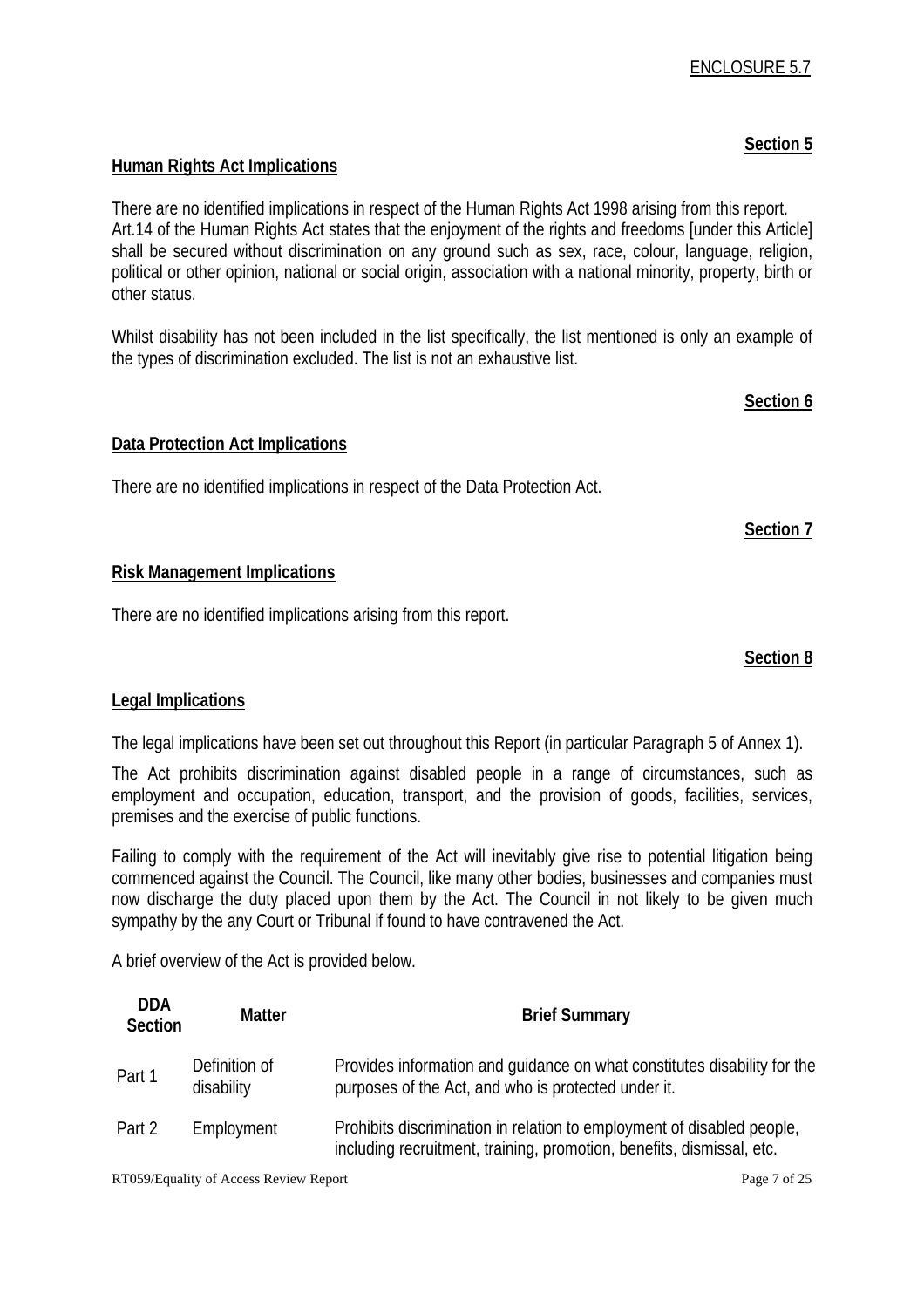| <b>DDA</b><br><b>Section</b> | <b>Matter</b>                                      | <b>Brief Summary</b>                                                                                                                                                                                                 |
|------------------------------|----------------------------------------------------|----------------------------------------------------------------------------------------------------------------------------------------------------------------------------------------------------------------------|
|                              |                                                    | Employers are required to make "reasonable adjustments" for a<br>disabled person put at a substantial disadvantage by a provision,<br>criterion or practice, or a physical feature of premises.                      |
|                              |                                                    | Trade organisations and qualifications bodies cannot discriminate                                                                                                                                                    |
|                              |                                                    | There are new procedures for enforcement and provision of remedies<br>for discrimination.                                                                                                                            |
|                              |                                                    | It requires service providers to make "reasonable adjustments" for<br>disabled people. A service provider is required to take reasonable<br>steps to:                                                                |
| Part 3                       | Provision of goods,<br>facilities and<br>services. | change a practice, policy or procedure which makes it<br>$\bullet$<br>impossible or unreasonably difficult for disabled people to<br>make use of its services                                                        |
|                              |                                                    | provide an auxiliary aid or service if it would enable (or make it<br>easier for) disabled people to make use of its services                                                                                        |
|                              |                                                    | In addition, where a physical feature makes it impossible or<br>unreasonably difficult for disabled people to make use of services, a<br>service provider has to take reasonable steps to:                           |
|                              | Disposal or<br>management of<br>premises or land   | remove the feature; or<br>$\bullet$                                                                                                                                                                                  |
|                              |                                                    | alter it so that it no longer has that effect; or<br>$\bullet$                                                                                                                                                       |
|                              | Private clubs                                      | provide a reasonable means of avoiding it<br>$\bullet$                                                                                                                                                               |
|                              |                                                    | provide a reasonable alternative method of making the service<br>$\bullet$<br>available                                                                                                                              |
|                              |                                                    | It prohibits discrimination by private clubs.                                                                                                                                                                        |
| Part 4                       | Education                                          | Provides procedures for enforcement and provision of remedies for<br>discrimination.                                                                                                                                 |
|                              |                                                    | Amended by the Special Educational Needs and Disability Act 2001,<br>part 4 prohibits discrimination in relation to:                                                                                                 |
|                              |                                                    | school admissions, exclusions, and the education or<br>$\bullet$<br>associated services provided to pupils                                                                                                           |
|                              |                                                    | further and higher education admissions, exclusions, and<br>$\bullet$<br>student services                                                                                                                            |
|                              |                                                    | Responsible bodies for schools and further and higher education<br>institutions must make reasonable adjustments to ensure that disabled<br>pupils or students (or prospective pupils or students) are not placed at |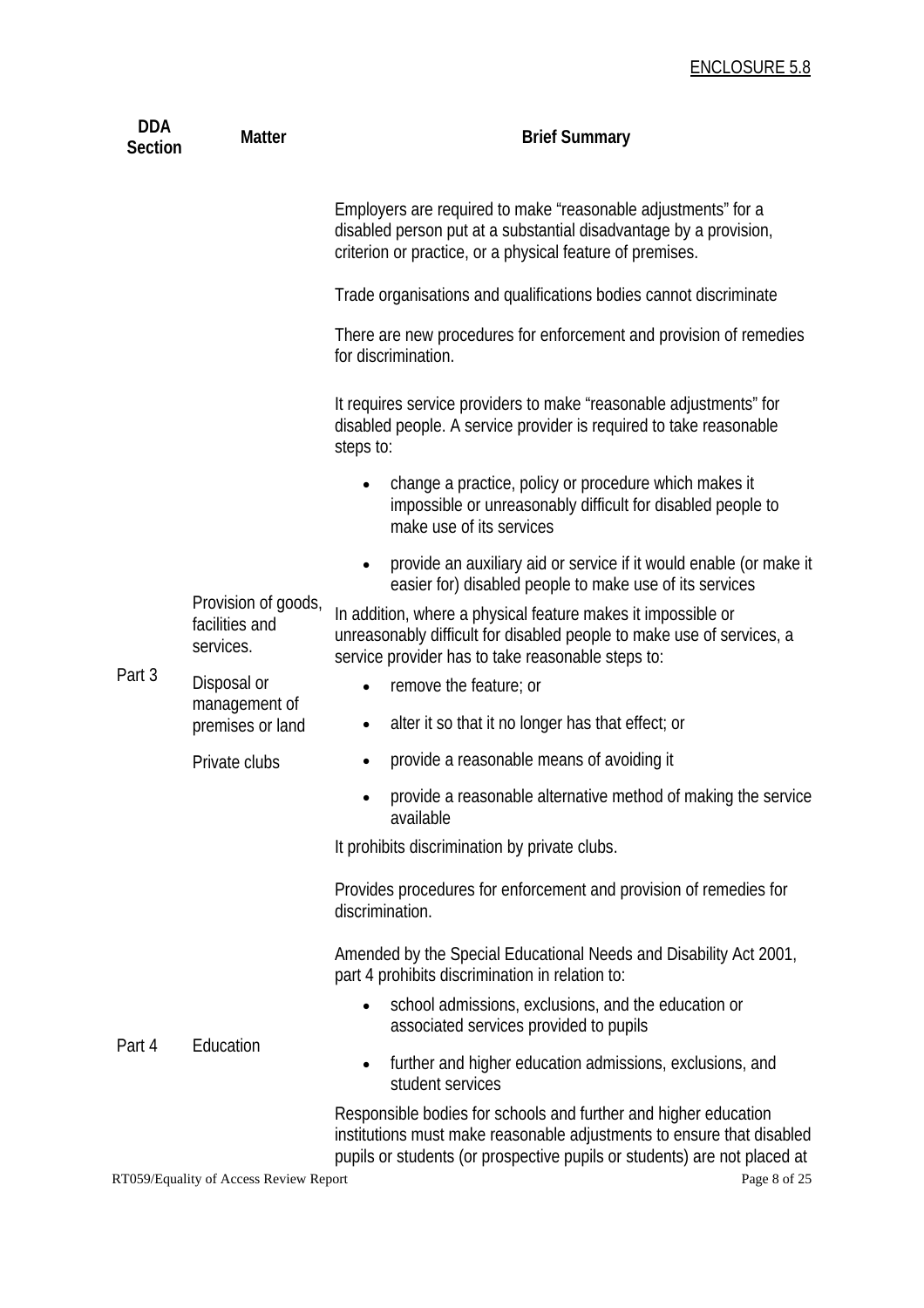| <b>DDA</b><br><b>Section</b> | <b>Matter</b>                         | <b>Brief Summary</b>                                                                                                                                                                                                                                                      |  |
|------------------------------|---------------------------------------|---------------------------------------------------------------------------------------------------------------------------------------------------------------------------------------------------------------------------------------------------------------------------|--|
|                              |                                       | a substantial disadvantage in comparison with their non-disabled<br>peers.                                                                                                                                                                                                |  |
|                              |                                       | Responsible bodies for further and higher education are also required<br>to provide auxiliary aids or services and have a duty to make<br>adjustments to physical features.                                                                                               |  |
|                              |                                       | Provides procedures for enforcement and provision of remedies for<br>discrimination.<br>Provides the Secretary of State with powers to establish minimum<br>access criteria for public transport vehicles to be phased in over time.                                      |  |
| Part 5                       | Transport                             | The use of transport is excluded from the requirements of Part 3 of the<br>Act – but other facilities offered by transport providers are not e.g.<br>public areas at stations and booking facilities.                                                                     |  |
| Part 6                       | <b>National Disability</b><br>Council | The National Disability Council was set up to advise the Government<br>on Parts 2 and 3 of the DDA. It was abolished when the Disability<br>Rights Commission came into operation in April 2000.                                                                          |  |
|                              | Supplementary<br>issues               | Details duties and responsibilities covering:                                                                                                                                                                                                                             |  |
|                              |                                       | <b>Codes of Practice</b>                                                                                                                                                                                                                                                  |  |
|                              |                                       | Victimisation                                                                                                                                                                                                                                                             |  |
| Part 7                       |                                       | Liability of employers                                                                                                                                                                                                                                                    |  |
|                              |                                       | Help for people suffering discrimination<br>$\bullet$                                                                                                                                                                                                                     |  |
|                              |                                       | Aiding unlawful acts                                                                                                                                                                                                                                                      |  |
|                              |                                       | Exclusion for acts done with statutory authority or done for the<br>purpose of safequarding national security.                                                                                                                                                            |  |
| Part 8                       | <b>Miscellaneous</b>                  | Other issues, including government appointments, regulations and<br>interpretation.                                                                                                                                                                                       |  |
| Schedules 1-8                |                                       | Assorted schedules containing, among other things, provisions relating<br>to the meaning of disability (Schedule 1); relevance of past disabilities<br>(Schedule 2); and listing of responsible bodies for schools and<br>educational institutions (Schedules 4A and 4B). |  |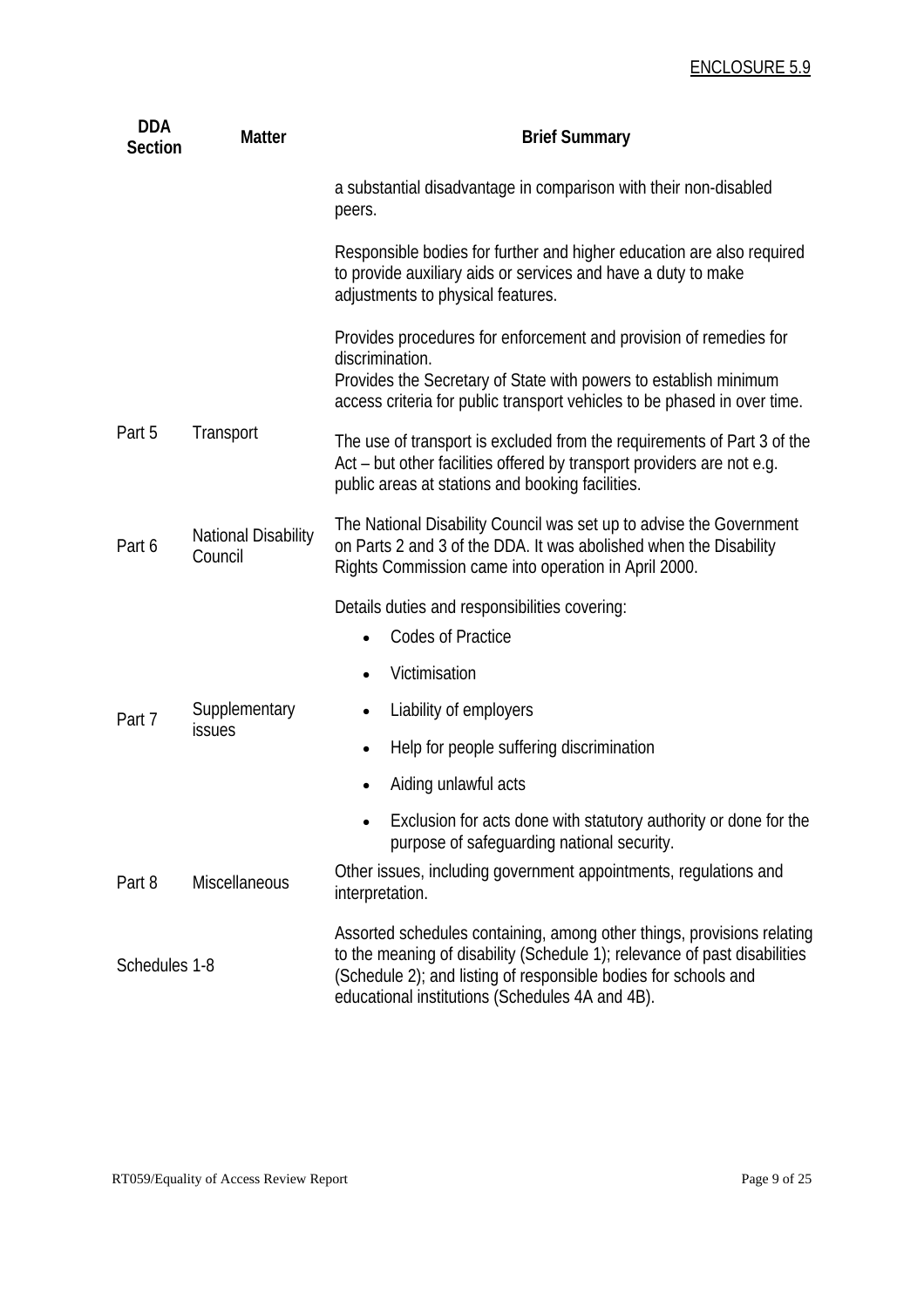#### **Section 9**

#### **Financial Implications**

Para 3.1 a, of this report highlights the problem of no Council budget for disabled adaptions to homeowners from 2008-09 onwards. This issue is currently being addressed and a report will be submitted to Council on 27<sup>th</sup> September 2006.

In respect of the introduction of Shopmobility Schemes within the District, as referred to in para 2.6, further reports will be presented once detailed investigation work and possible sources of funding have been considered. These reports will include detailed financial implications.

In respect of the costs of training, as referred to in para 2.10, the Council continues to provide training to employees on customer care for people with disabilities, the costs of which are met from existing budgets. Should it become apparent that these budgets are insufficient to meet future training requirements, then consideration will need to be given to requesting the use of the Council's Central Training Provision.

#### **Section 10**

#### **Resource Implications**

The main implication from a Human Resource point of view will be the need for training for all employees involved in implementing the recommendations arising from the report, for all employees involved in customer contact and for all managers. This will need to include training on the legislative responsibilities as specified in the Disability Discrimination Acts but will also require input into good practice and personal attitudes and beliefs regarding disability.

It is not clear whether any specific corporate funding will be made available for such training and development but this may be something to consider.

**Section 11**

#### **Conclusions**

That the recommendations at point 2 be approved.

**Section 12**

#### **Background Papers**

There are no background papers.

#### **Annexes**

Annex 1 – Review Report

RT059/Equality of Access Review Report **Page 10** of 25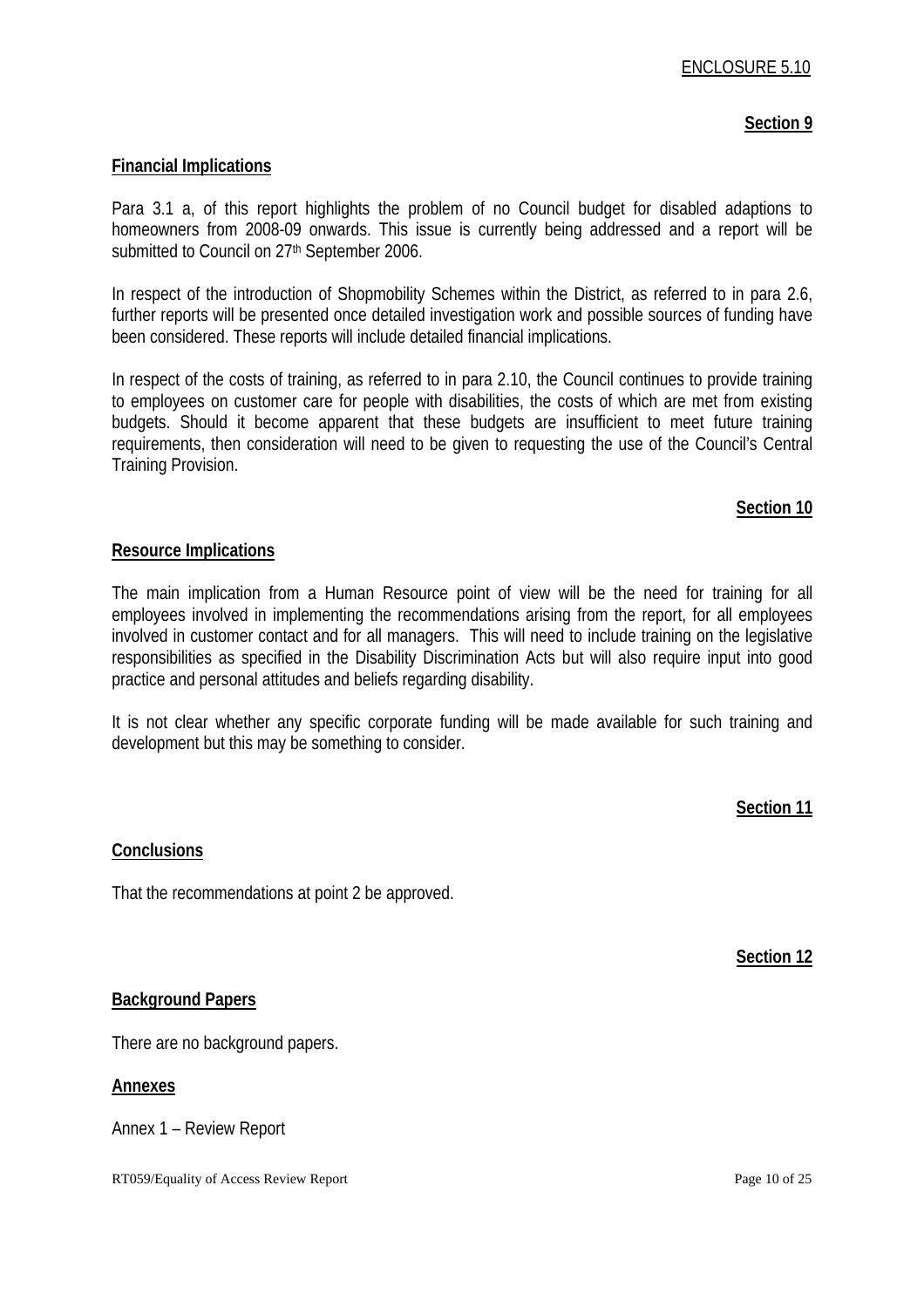

Annex 1

# Equality of access for people with disabilities

# Report of the Social Inclusion & Housing Select **Committee**

RT059/Equality of Access Review Report **Page 11** of 25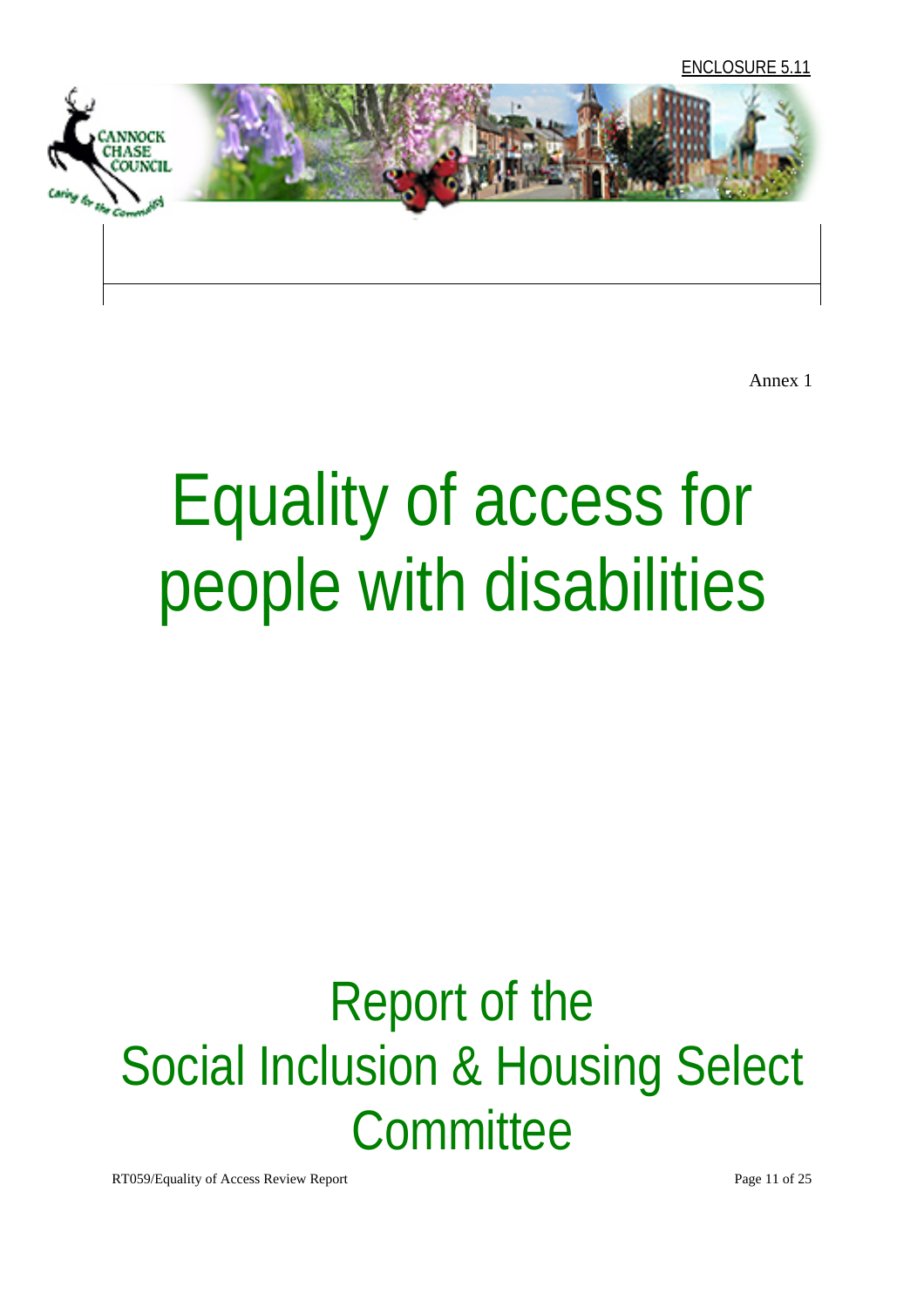ENCLOSURE 5.12

# June 2006

RT059/Equality of Access Review Report Page 12 of 25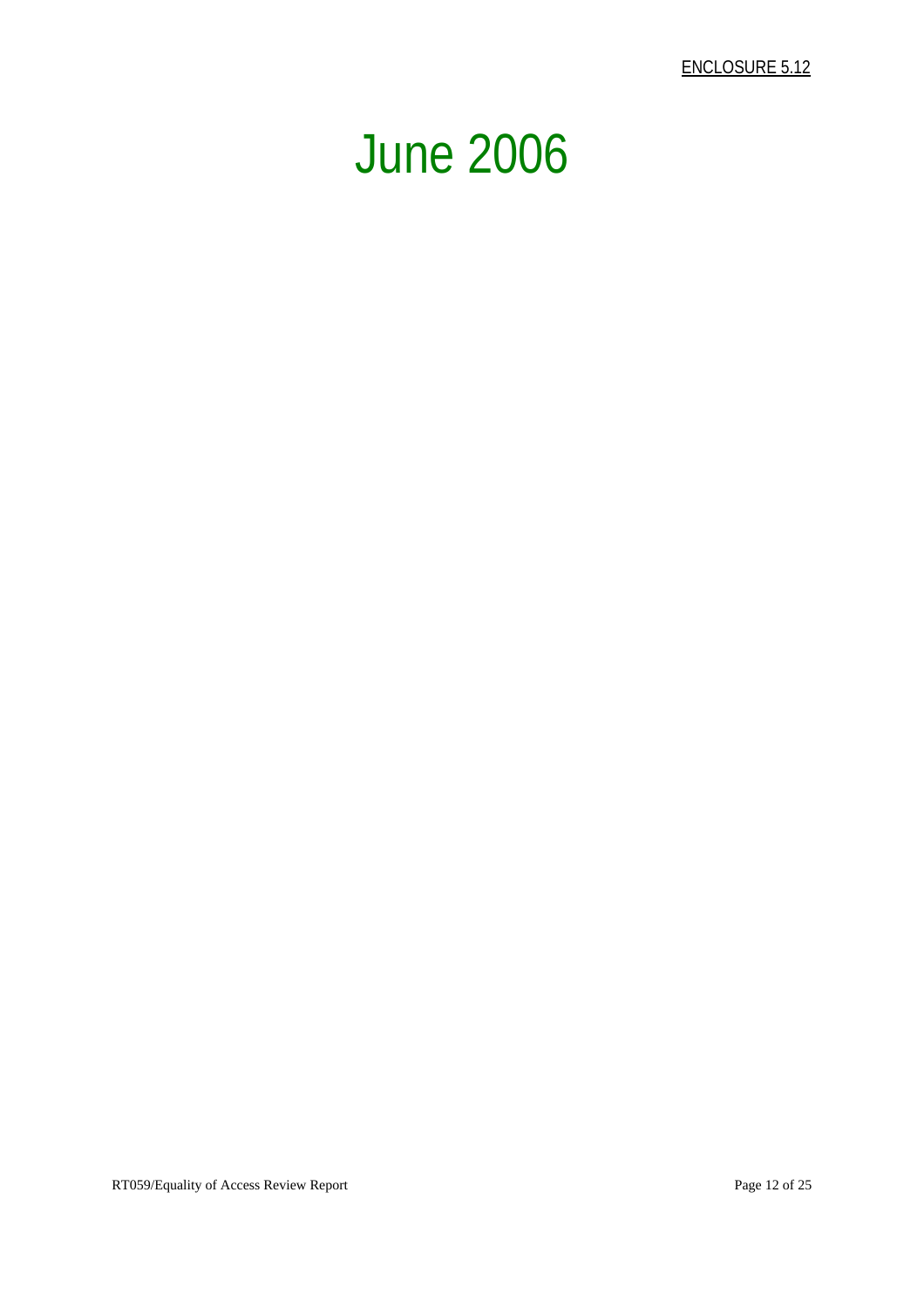# Foreword

In determining the review topic for the Social Inclusion and Housing Select Committee, members were unanimous in their view to look at access issues for people with disabilities. The initial scoping of the review highlighted that this would be a wide ranging review and would need to cover issues such as access to information, service provision both those provided by the Council and those provided by local businesses, Disabled Facilities Grants for both Council tenants and homeowners.

Due to the complex and diverse nature of the subject matter this has been a particularly challenging topic for the members of the Social Inclusion and Housing Select Committee to consider, however, everyone involved has worked extremely hard throughout the review period in order to arrive at the conclusions contained within this report.

I sincerely believe that as a group we have investigated a wide range of issues in relation to equality of access for people with disabilities and, as a result of our endeavours have produced a realistically achievable and financially viable set of recommendations for Council to consider. Our recommendations reflect the breadth of this review and cover issues, which the Select Committee identified as important, such as the importance of a disabilities policy for the authority, the lack of effective engagement with people with disabilities and the benefits of a shop mobility scheme. If implemented we believe these recommendations can only have a positive effect on the daily lives of those individuals who fall within the scope of this review, by setting in motion the removal of some of the access barriers which currently socially exclude them from participating in a full and fulfilling range of activities, which the majority of us take for granted.

Finally I would like to state that it has been a great pleasure to have chaired and worked alongside the members of the select committee concerned. I would therefore like to take this opportunity to thank everyone that participated in this review, without whose contributions to the debate it simply would not have been possible to undertake such a comprehensive, thought provoking and policy driven review

Cllr Chris Collis Chairman 2005-06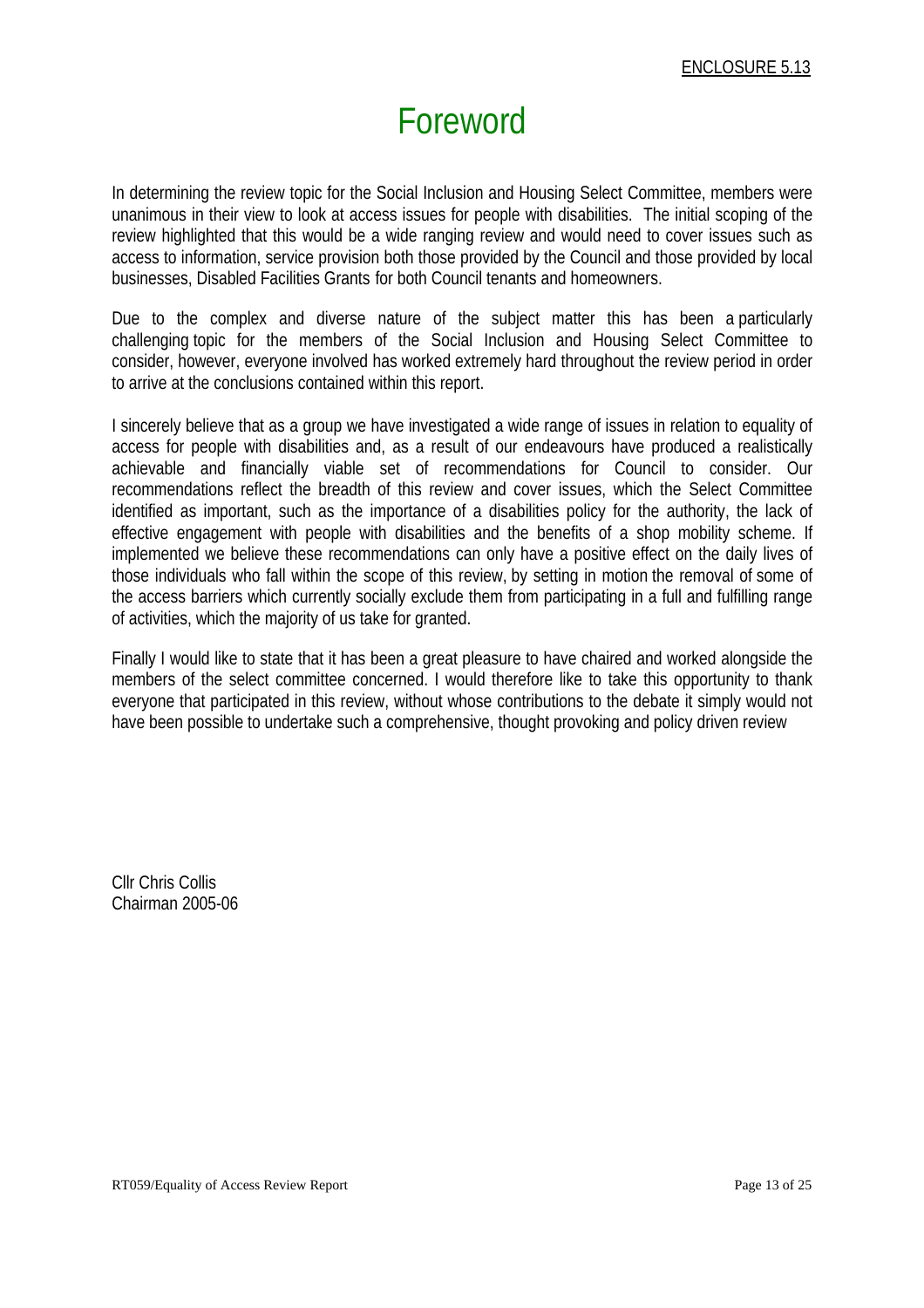#### **1. Purpose of Report**

1.1 To outline the findings and recommendations of the Select Committee's review of equality of access for people with disabilities within the Cannock Chase District.

#### **2. Terms of Reference**

- 2.1 The Social Inclusion and Housing Select Committee agreed to undertake a review into disabled access in the area. It was agreed that the scope of the review should give consideration to the following issues:
	- a Home Improvement Agency
	- b Access to public buildings
	- c Access to private areas
	- d Open spaces
	- e Transport
	- f Communication
- 2.2 Over the course of the review the scope was extended to include:
	- a Access to information
	- b Awareness campaigns
	- c Disabled parking provision
	- d Responsibilities of local employers
	- e Disabled Facilities Grants (known as DFGs)
- 2.3 It was hoped that with this selection of topics the Select Committee would be best placed to produce a timely and in-depth review, which would give rise to realistic and achievable recommendations that would improve equality of access within Cannock Chase District.

#### **3. Methodology**

- 3.1 To undertake this review, the Select Committee identified the key partners working in this arena, whether as providers of services and support for people with disabilities or as points of referral and entry to the referral and service provision system. The Select Committee also considered documents on good practice and other publications relevant to the scope of the review.
- 3.2 The partners and service providers invited to meetings of the Select Committee included:
	- a Marek Frank, Cannock Chase Council's Access Officer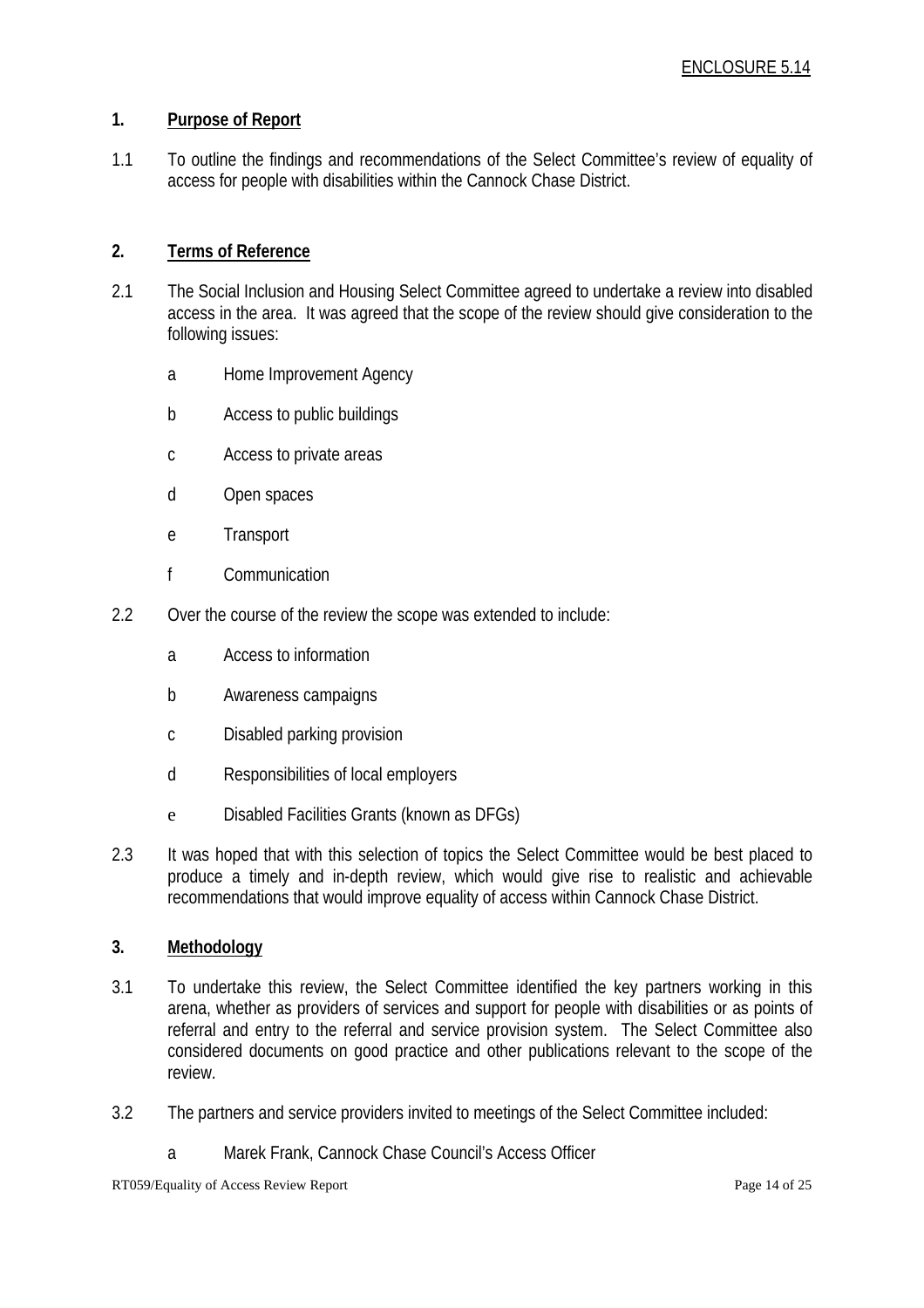- b Christine Graham, Disability Resources Team Manager, Adults & Social Care, Staffordshire County Council
- c Bob Flack, Town Centre Manager
- d June Smythe, Asda
- 3.3 The Select Committee received these attendees and questioned them to illuminate the key issues and topics being examined. The evidence received was very informative and of great assistance to the creation of recommendations.
- 3.4 Upon consideration of the evidence received from the above attendees and from publications and documents received, the Select Committee identified several key issues that need to be addressed, and made recommendations so as to tackle these issues, endeavouring to improve the current situation of access for people with disabilities within the District.

#### **4. Background**

- 4.1 The number of people who are disabled within Britain is unclear. The Disability Rights Commission's statistics indicate that 14% of the country's population are disabled and this figure is determined from the Family Resources Survey (FRS), published by the Department for Work and Pensions (DWP).
- 4.2 Within Cannock Chase District, as at January 2005, there are around 4,000 Registered Disabled Persons, representing 4% of the population and the largest proportion of Disabled persons across Staffordshire. For Staffordshire (excluding Stoke-on-Trent) an average 3% of the population are Registered Disabled. The majority, 76% of Registered Disabled persons in Cannock Chase (3,069 persons) of are aged 60+; this represents 17% of the population aged 60 and over. 22% (880 persons) of Registered Disabled persons are aged 16-59 years and 2% (73 persons) are aged under-16 years.
- 4.3 The majority of the registrations (3,005) in Cannock Chase, and indeed across Staffordshire are in respect of physical disabilities. The District's physical disability registrations represent 75% of all registrations, 73% across Staffordshire. 2% (51 persons) of physically handicapped registrations are aged under-16 years and 22% (670 persons) are aged 16 to 59 years. The bulk of Registrations (2,284 persons), 76% are concentrated within the 60+ age group and have a physical disability. Moreover, just over half (56%) the District's Registered Disabled persons are aged 60+ and have a physical disability.
- 4.4 The District has 168 Deaf and 329 Hard of Hearing Registrations representing 12% of total registrations. Deaf and hard of hearing registrations for the under 16s are low with just 12 persons. 35% of deaf registrations and 13% of hard of hearing registrations relate to the age group 16-59 years. Again the majority of registrations fall within the aged 60+ age group, 61% of deaf registrations and 85% of hard of hearing registrations relate to this age group.
- 4.5 There are 257 Registered Blind and 263 Registered Partially Sighted persons representing 6% and 7% respectively of the total number of disabled registrations. Registrations for under-16s are small with just 10 persons. For the 16-59 years age group, there are 57 registered blind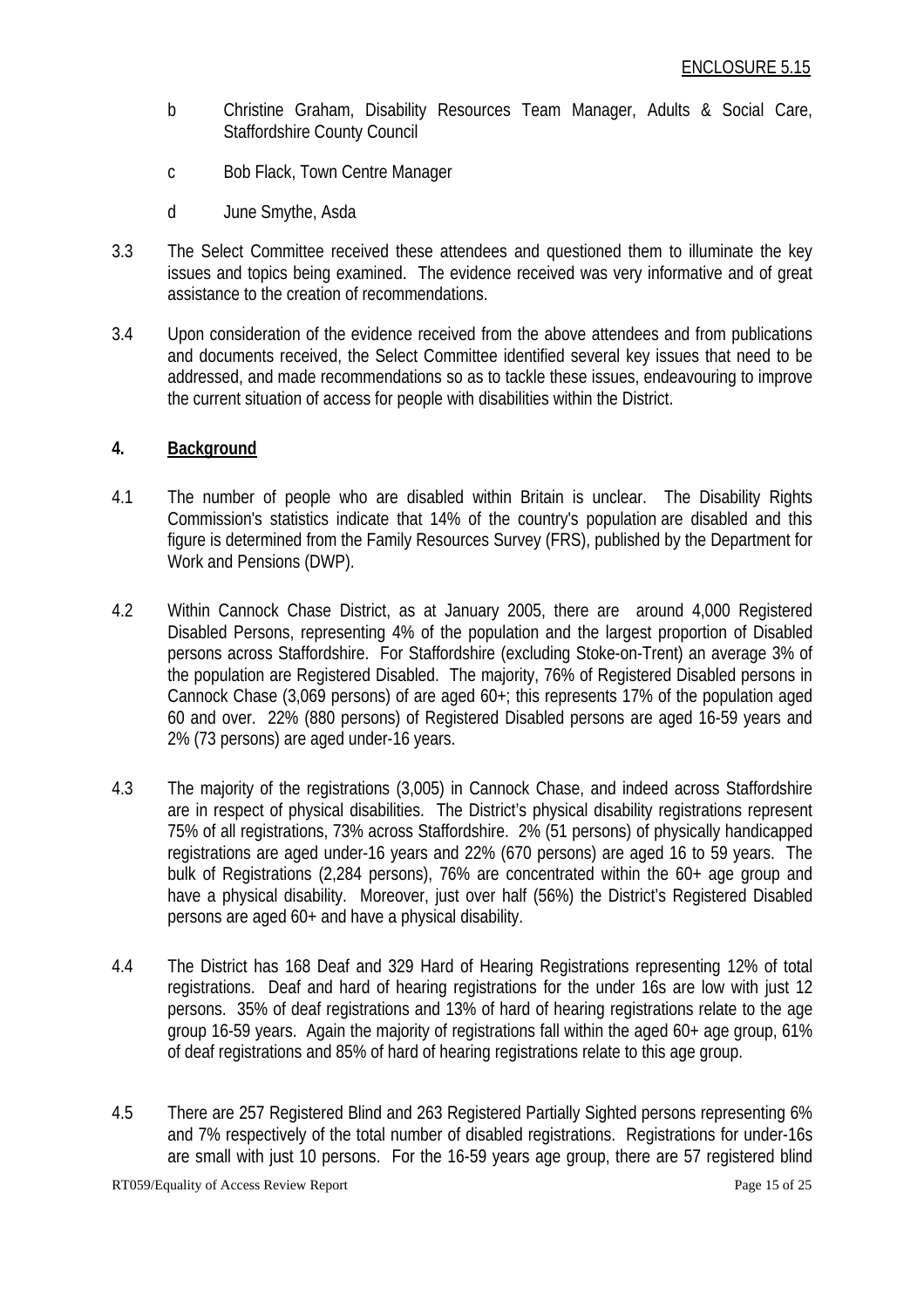persons representing 22% of all blind registrations and 52 partially sighted, representative of 20% of partially sighted registrations. The majority of Blind and Partially Sighted registrations rest within the aged 60+ age group; 75% of blind registrations and 79% of partially sighted registrations.

- 4.6 The Annual Population Survey (Apr '04-Mar '05) presents a slightly different picture, in that Cannock Chase has 11,800 Registered Disabled people of working-age which represents 20% of the resident working-age population. Comparative data is as follows: 21% for Staffordshire, 20% for West Midlands Region and GB with 19%. Cannock Chase has the 4th highest proportion of working -age disabled persons in Staffordshire, East Staffordshire shows the greatest proportion with 26%. Moreover, the District ranks 11th (within the worst third) of local authorities which show the greatest proportions of working-age disabled persons in the West Midlands Region.
- 4.7 The review recognised that the number of registered disabled within the District does not accurately reflect all of those who are actually disabled living within Cannock Chase and it was acknowledged that the actual number was likely to be significantly higher than that presented due to hidden and non-registered impairments.
- 4.3 The Select Committee acknowledged that there is a range of disabilities within the District and that people with disabilities face different barriers in employment and in accessing goods and services**.** The Select Committee agreed that all disabilities, including sight and hearing, were as important to look at as part of the review.

#### **5. Disability Discrimination Act**

- 5.1 The Disability Discrimination Act 1995 (DDA) introduced new laws aimed at ending the discrimination that many disabled people face. It affects virtually everyone who provides goods, facilities and services to the general public whether paid for or not.
- 5.2 The DDA defines disability, and identifies who is protected under it. The definition is broad: "a physical or mental impairment which has a substantial and long-term adverse effect on a person's ability to carry out normal day-to-day activities".
- 5.3 The Disability Discrimination Act protects disabled people against discrimination by employers, service providers and a number of other bodies. Since December 1996, it has been unlawful for service providers to refuse to serve a disabled person, offer a lower standard of service or provide a service on worse terms to a disabled person for a reason related to his or her disability. Since 1 October 1999 service providers have had to make 'reasonable adjustments' for disabled persons, such as giving extra help or changing the way they provide their services and since 1 October 2004 service providers may have to make other 'reasonable adjustments' to their premises so that there are no physical barriers stopping or making it unreasonably difficult for disabled persons using the services.
- 5.4 The Disability Discrimination Act 2005 (DDA 2005) builds on and extends earlier disability discrimination legislation, principally the Disability Discrimination Act 1995. The DDA 2005 extends coverage of the DDA in the following ways:
	- a It removes the requirement in the DDA that a mental illness must be 'clinically well recognised' before it can count as an impairment for the purposes of the DDA. The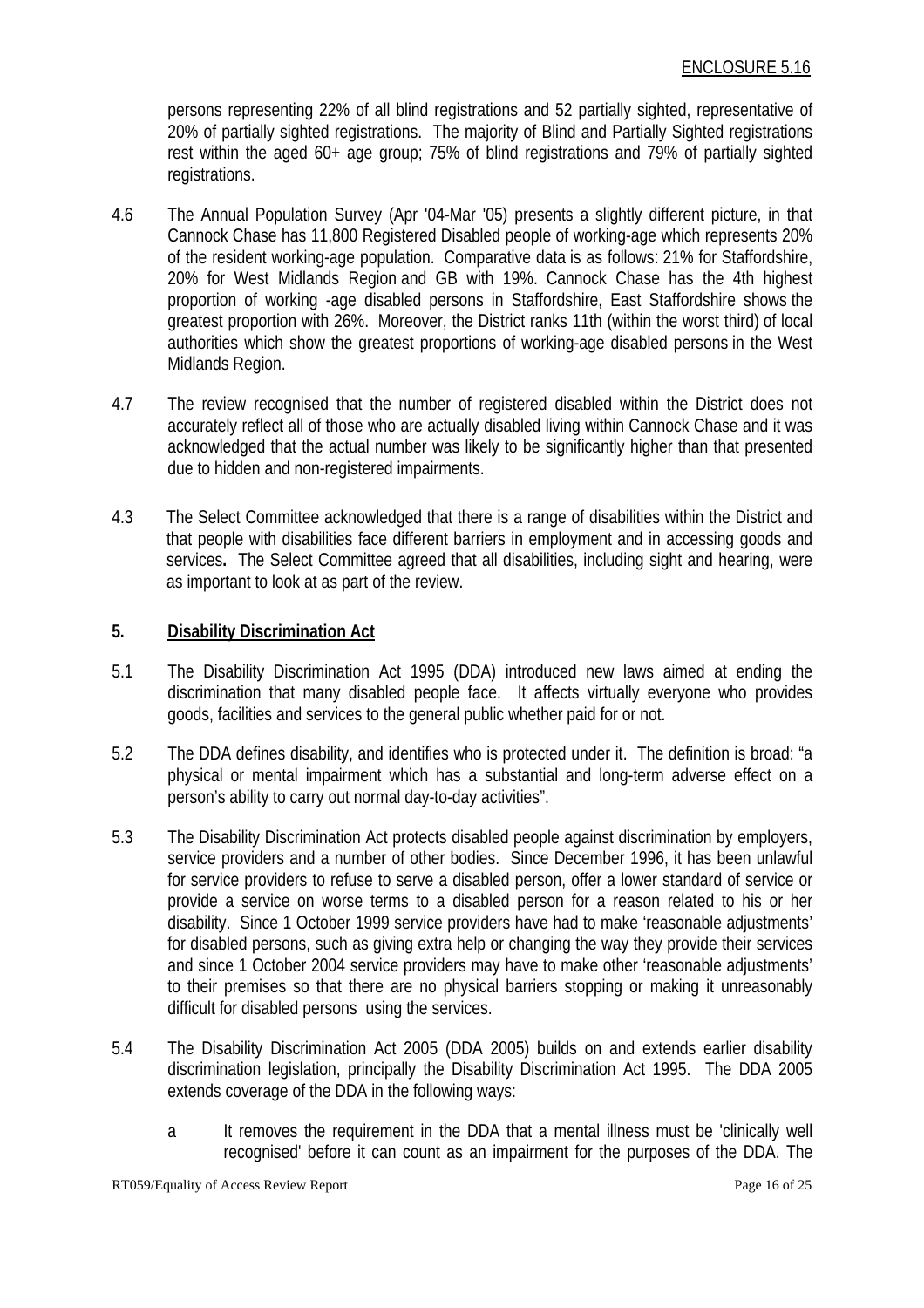Government has decided that this stipulation is no longer required. People with a mental illness will still need to show that their impairment has a long term and substantial adverse effect on their ability to carry out normal day-to-day activities. By removing the 'clinically well-recognised' requirement, the Government has also brought DDA coverage for people with mental illnesses into line with coverage for all other mental and physical impairments.

- b People with HIV, cancer and multiple sclerosis (MS) will be deemed to be covered by the DDA effectively from the point of diagnosis, rather than from the point when the condition has some adverse effect on their ability to carry out normal day-to-day activities. Extending the coverage of the DDA in this way will mean that the protection of the DDA will be afforded to another 250,000 disabled consumers.
- 5.5 The DDA 2005 also introduces a duty on all public bodies to promote equality of opportunity for disabled people. This means that they must take account of the needs of disabled people as an integral part of their policies, practices and procedures, and not as something separate or as a tag-on. They have to have due regard to the need to:
	- a eliminate unlawful discrimination and disability-related harassment;
	- b promote equality of opportunity and positive attitudes to disabled people; and
	- c encourage disabled people to participate in public life.
- 5.6 These duties apply to anyone carrying out functions of a public nature.
- 5.7 Public bodies, such as Government departments, local councils, and the police are currently covered by the DDA whenever they provide a service to the public (for example, a library or a sports centre) or in their capacity as an employer. But they are not currently covered whenever they carry out a function of government, such as assessing a benefit claim, issuing a licence, or carrying out an arrest. The DDA 2005 extends, as from 4 December 2006, the DDA to cover discrimination by public bodies when carrying out a function. This means that functions of government will be covered. This means that, when carrying out their functions, public bodies:
	- a will not be able to treat disabled people less favourably, which means that they will not be able to treat a disabled person differently simply because they have a disability; for example, a local council will not be able to refuse a trader's licence to a disabled person for a reason related to their disability ; and
	- b will have to make reasonable adjustments for disabled people.
- 5.8 This provision is similar to the duty to make reasonable adjustments that already exists for service providers and employers.

#### **Reasonable Adjustment**

5.9 Since October 1999, service providers have had to make reasonable adjustments for disabled people in the way they provide their services and from October 2004 service providers have had to make reasonable adjustments in relation to physical features of their premises to overcome physical barriers to access.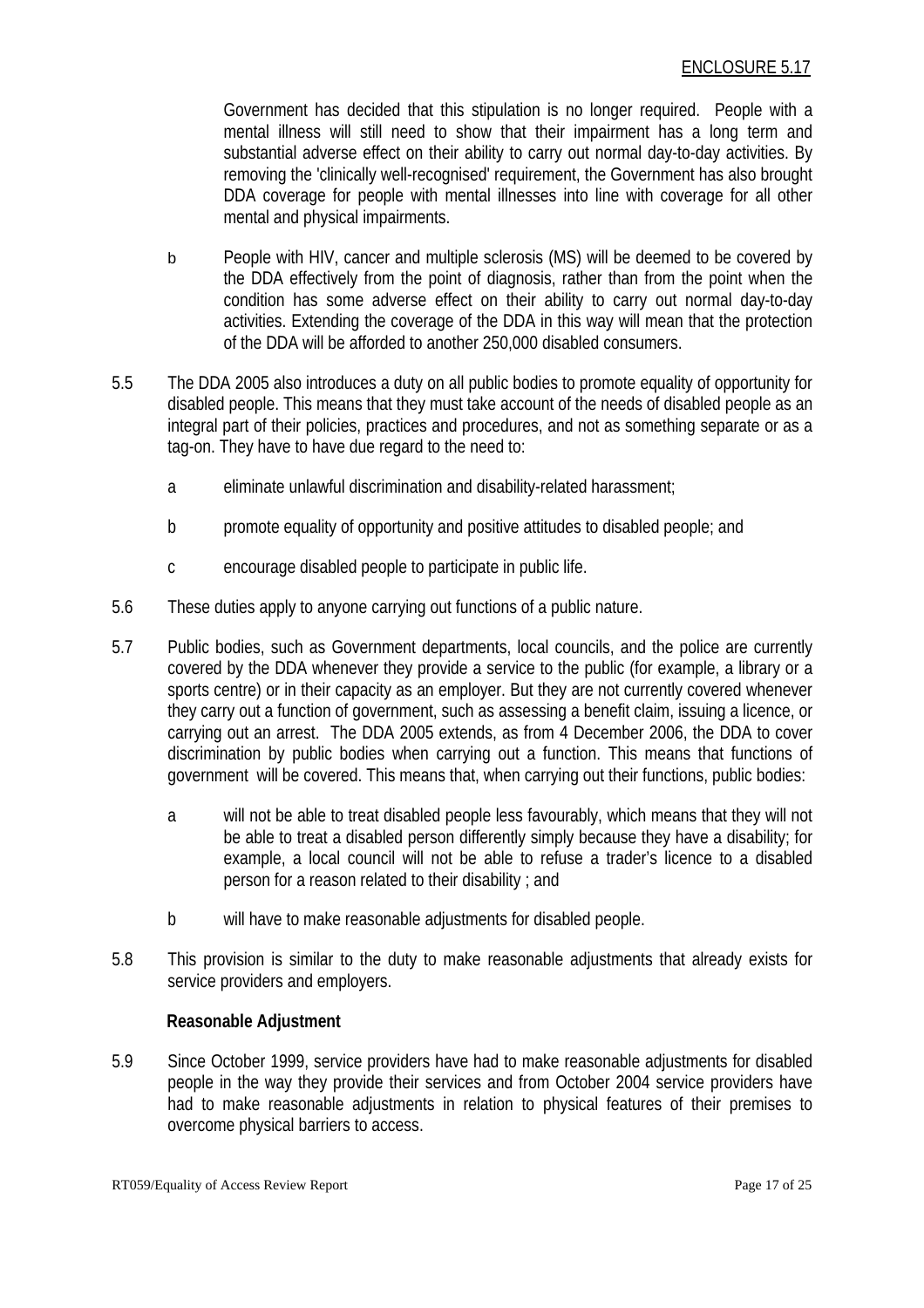- 5.10 It is unlawful to treat a disabled person less favourably in the exercise of a public function and there is an anticipatory duty of reasonable adjustment on public authorities. Reasonable adjustment requires the avoidance of disabled people suffering less favourable treatment for reasons related to their disability, by taking positive action to address the difficulties or barriers they face.
- 5.11 The Act requires service providers to anticipate some of the needs of disabled people and this is now closely replicated for public functions. Public authorities are required to carry out functions in a way that avoids outcomes that are very much less favourable for disabled people as a result of their disability.
- 5.12 In some cases, a reasonable adjustment may simply require a function to be delivered in a different way, for example by;
	- a Making a home visit
	- b Making an application form available in large print
	- c Giving help in filling in an application form
	- d Providing a reply to correspondence in large print or in Braille or on an audio cassette

#### **Duty to Promote Equality**

- 5.13 The Act also introduces a positive, statutory duty on public authorities to promote equality of opportunity for disabled people. Many public bodies, including Government departments and local councils, will be subject to specific duties, which will include having to produce a Disability Equality Scheme explaining how they intend to fulfil the duty to promote equality. This will mean that public bodies will have to think through the implications of the duty, and gather appropriate evidence to demonstrate the effectiveness of their schemes. They will also need to demonstrate that disabled people have been involved at the centre of planning their policies.
- 5.14 Compliance with these specific duties can be enforced by the Disability Rights Commission. If the DRC felt that a public body was failing to comply with one of these specific duties, it would be able to issue a compliance notice, followed by an application to a County Court for an order requiring the body to comply.
- 5.15 Disability Equality Schemes will need to state how bodies:
	- a Have involved disabled people in developing the Scheme
	- b Will assess the impact of their activities on equality for disabled people
	- c Will improve outcomes for disabled people
	- d Will monitor whether outcomes are improving for disabled people; and
	- e Will use the results of their monitoring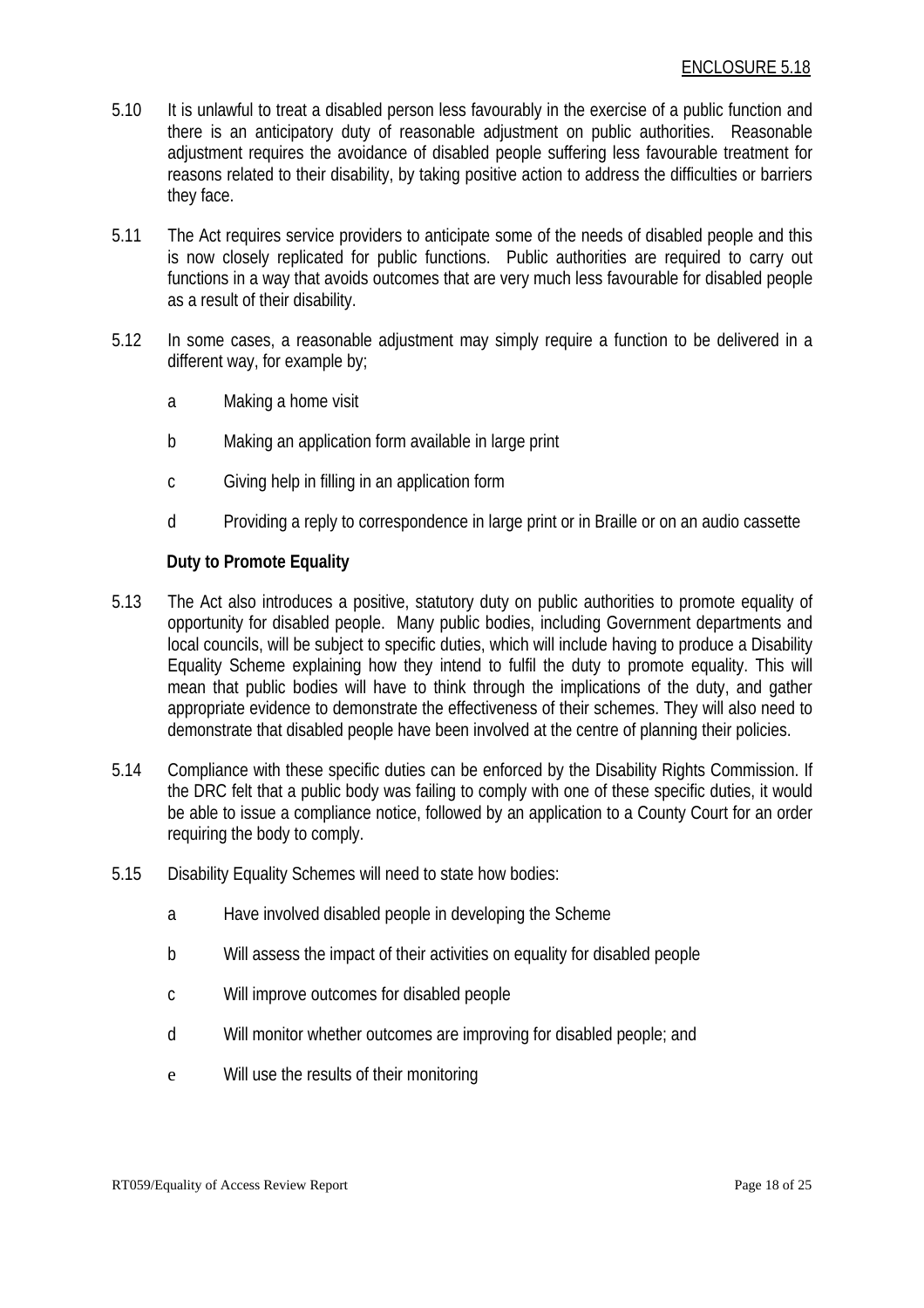#### 5.16 **Local Councillors**

5.17 The DDA 2005 also inserts a section into the DDA which makes it unlawful for a local authority (which includes the Greater London Authority) to discriminate against its disabled members when they are carrying out their official business. This new provision gives disabled local councillors similar rights not to be discriminated against for a reason related to their disability, and to have reasonable adjustments made for them, as do other disabled people who are covered by those parts of the DDA relating to employment - even though councillors are not employees of local authorities.

#### 6. **Disabled Facilities Grants - The National Picture**

- 6.1 Disabled Facilities Grants (known as DFGs) were introduced in 1990. They are administered by Local Authorities with housing responsibilities, in close co-operation with Social Service Departments.
- 6.2 DFGs are mandatory grants for essential adaptations for disabled people to give them better freedom of movement into and around their home, to enable them to access essential facilities within it and promote independence.
- 6.3 The maximum mandatory DFG that can be paid is £25,000 per application. To ensure that the DFG goes to the most vulnerable people, the client is assessed by an Occupational Therapist for the level of priority and the amount of grant is means tested. In some cases, a contribution will be required towards the cost of the adaptation works. Where children under the age of 19 are the beneficiary of the DFG works there is no means test.
- 6.4 The Council must give a decision in writing within 6 months of receipt of a completed valid application and of any additional information required.
- 6.5 Grant will only be paid when the Council, Occupational Therapist and the client are satisfied that the work has been completed satisfactorily and in accordance with the grant approval.
- 6.6 Each Local Authority with a duty to provide DFGs receives an annual ring-fenced allocation from Government covering 60% of the cost of the spend on DFGs to homeowners. The remaining 40% being found from Council resources.
- 6.7 During 2003-04 housing authorities throughout the country awarded over 37,000 DFGs to disabled people to a total value of £202 million. The ring-fenced budget of the DFG is only part of the system for funding adaptations. During 2003-04 19% of adaptations were wholly funded from this source. Social Services and social landlords between them fund most adaptations under £1,000.
- 6.8 Council housing departments fund all major adaptations to their stock from their own resources and receive no contribution from Government.
- 6.9 There are a number of problems with the current DFG system, including:
	- a Some people who are just above the means test but in great need lose out on being eligible for a DFG. This can include families with disabled children and adults of working age.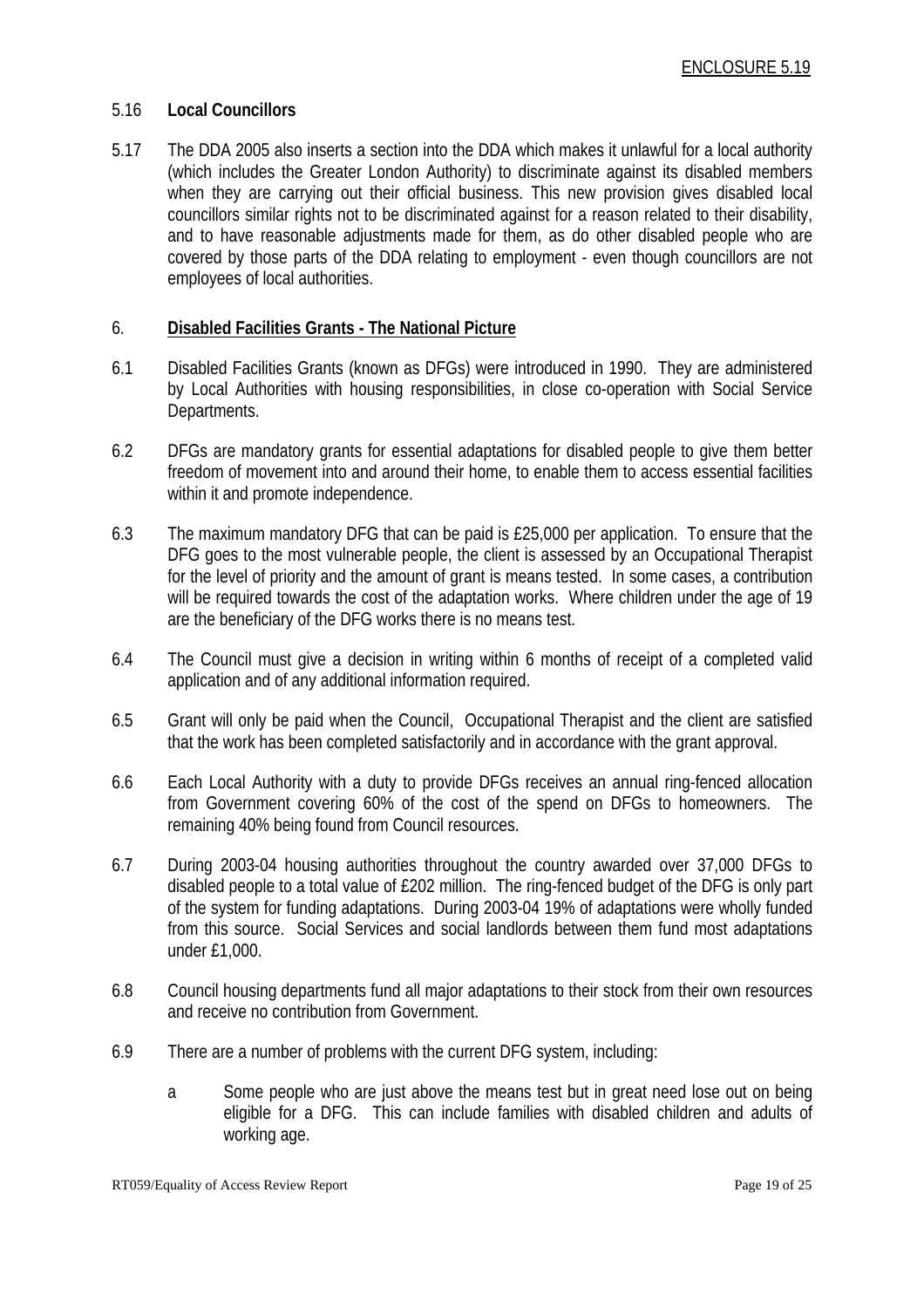- b The maximum grant limit is not sufficient to provide an extension.
- c The needs of disabled children and their siblings are not covered with enough clarity.
- d In 2003-04 47% of all housing authorities had insufficient capital to meet valid DFG applications.
- e In some areas there is a shortage of Occupational Therapists to carry out assessments and delays may be caused by the wait for their assessments.
- f There are inequalities between tenures. Private tenants are in a weak position, tenants of Housing Associations suffer from divided responsibility and Council tenants cannot share in the DFG ring-fenced allocation.
- g Information to service users and potential service users is mostly extremely poor, for fear of discovering need that cannot be met.
- h The effectiveness of Home Improvement Agencies who are involved in delivering nearly half of DFGs is continually threatened by uncertainty about core funding and the squeeze on fee income.

#### **7. What we are doing within Cannock Chase**

#### **Adaptations for People with Disabilities**

- 7.1 Staffordshire County Council's Cannock Disability Services is responsible for undertaking assessments of people to determine their equipment and adaptation needs within their homes. The aim of providing such adaptations and equipment is to enable people to remain living in their own homes and retain their independence. However, the Occupational Therapist could recommend that the person requires alternative accommodation should it be unviable or too costly to adapt their current home.
- 7.2 In the last year there had been 1,087 referrals to the service, with 1,287 cases allocated. The current number of cases being dealt with by the team at the time of this review was 327.
- 7.3 The base budget available for DFGs in the private sector is £350,000 in 2006/07 and 2007/08. However, the Council has not budgeted for expenditure beyond 2008, requiring this to be the subject for a report to Council.
- 7.4 It was acknowledged that there are waiting times for undertaking assessments due to the high workload and limited resources available to undertake the assessments.
- 7.5 For small items social services have a budget e.g., flashing doorbells, chairs for showers and there are also a number of minor adaptations that can be undertaken within the Adult & Social Care Department.

#### **Disabled Facilities Adaptations in Council Housing**

7.6 Once a Council tenant has been assessed by Adult & Social Care to determine their equipment and adaptation needs, the tenant is referred to the Council for the works to be undertaken. The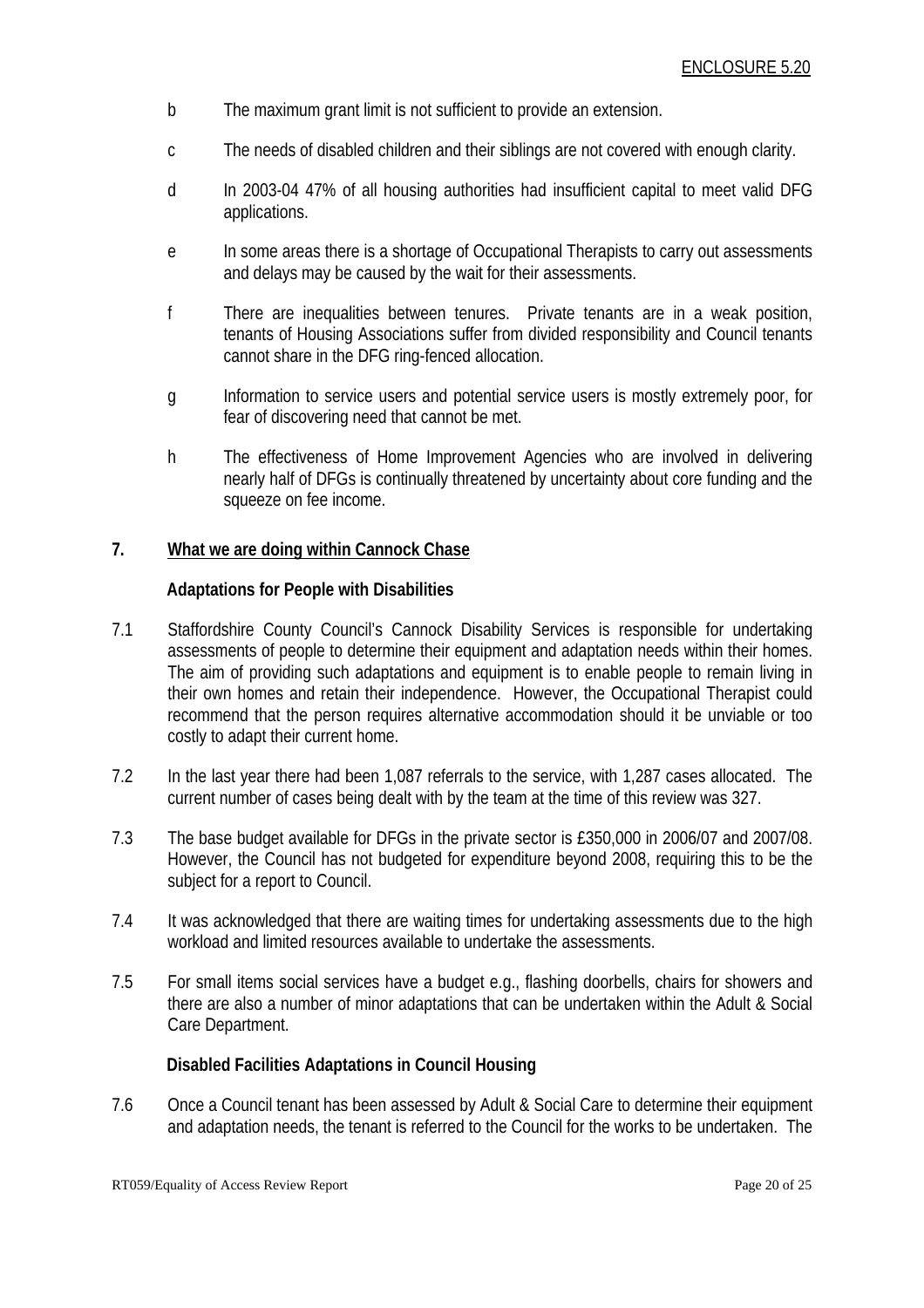budget for undertaking DFGs in Council housing is £318,000 for 2006-07 and there is currently a waiting list of 110 applications.

- 7.7 Works are allocated on a priority basis, which is determined by Adult & Social Care. Points are allocated on the basis of need e.g., ability to access the property is given a high priority.
- 7.8 There is no means testing undertaken for Council tenants to determine whether or not a financial contribution is required. Past experience has highlighted that, in general, Council tenants were required to make a no financial contribution towards the adaptations and the cost of undertaking a financial assessment were subtracted from the money available to undertake adaptations.

#### **Housing Allocations**

- 7.9 The Select Committee was informed that current practice with regards to vacant properties with adaptations was to attempt to identify a suitable person on the Housing Register who required those adaptations. Adult & Social Care would also be contacted to determine whether there was a person suitable to occupy the property. The property would be placed outside of the normal Allocations Procedures.
- 7.10 However, if no suitable person could be found to allocate the property to, the property would then be brought back within the Allocations Policy. Wherever possible the property would be let with the adaptations still in place and if they had to be removed every attempt would be made to store the adaptations for future use. In most cases, it was pointed out, that the equipment was removed from the property.
- 7.11 Under the Council's Allocations Policy, an adapted bungalow would only be allocated to a person who was found to be suitable for the property and equipment would not be removed from a bungalow.
- 7.12 With regards to disabled ramps, the Council is now fitting plastic disabled ramps, which can be removed and re-cycled. It was also highlighted that showers are not removed from properties and if tenants choose to have a bath, the tenant would have to pay for this themselves.

#### **Disabled Facilities Grants to Homeowners**

- 7.13 The Strategic Housing section receives referrals from Adults & Social Care on behalf of the client for adaptations to private homes. The Council undertakes a preliminary means test with the client to determine whether any contribution towards the cost of adaptations would be required from the client.
- 7.14 Walbrook Care & Repair is contracted to tender and oversee the adaptation works on behalf of the Council. This includes drawing up a scheme of works for the client, which is approved by both the Council and Adults & Social Care, to ensure it meets the needs of the client.
- 7.15 An application is then submitted to the Council, which includes plans for planning and building regulations approval as necessary, and details of the clients' income to enable a means test to be carried out in order to approve the DFG.
- 7.16 Once approval has been given, Walbrook then instruct their contractors to undertake the required adaptations. The Council approves the completed works before the grant is paid.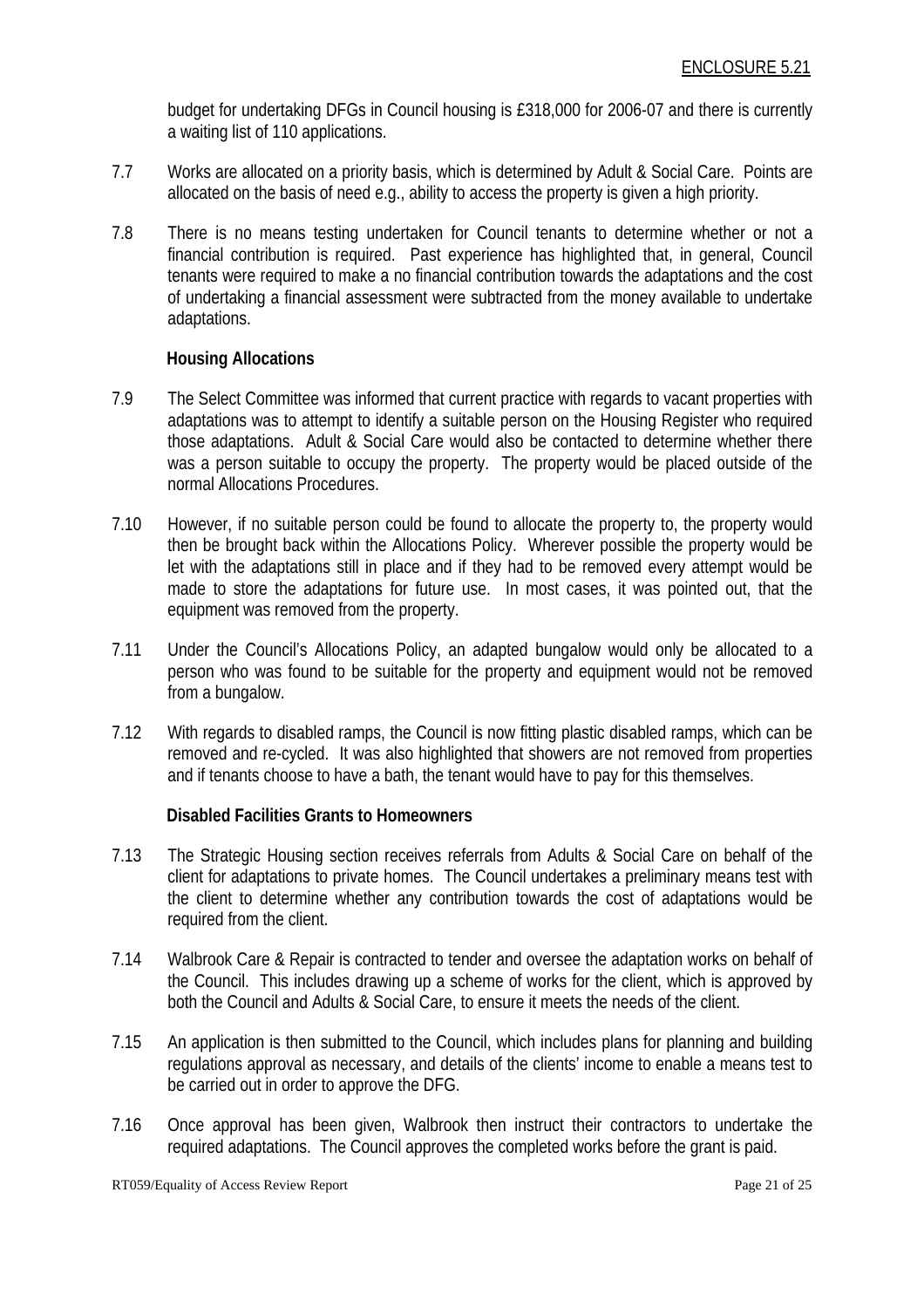7.17 As outlined above, the maximum mandatory DFG that can be paid is £25,000 per application and the Council receives a 60% financial contribution from the Government towards mandatory DFGs, the remainder being funded by Cannock Chase Council.

#### **Access Issues in and around Council Buildings**

- 7.18 Over the past few years, the Council has implemented a programme of adaptations to Council buildings to improve access for people with disabilities based on the information arising from the completion of Access Audits for Council buildings. These audits have taken into account the needs of a range of disabled people and have identified the physical features that may make it difficult to use the service. As a result reasonable adjustments have been made to create an accessible and inclusive environment in which disabled people have equal, easy and dignified access to the buildings.
- 7.19 As disabled people are not a homogenous group with identical needs, the principles of inclusive design have been applied to avoid many potential conflicts to make the Council buildings accessible to all. The improvements include works to:
	- a Car parking
	- b External access; steps, ramps, kerbs etc.
	- c Entrances
	- d Reception and waiting areas
	- e Internal access: ground floor and relevant floors
	- f Vertical access: stairs, lifts
	- g Signage
	- h Colour and tonal contrast
	- i Lighting
	- j Auxiliary aids
	- k Sanitary conveniences
	- l Means of escape
	- m Building management
	- n Staff training/awareness
- 7.20 The Chase Sportability Development Group (raising the profile of disability sport in the District) has worked with Rugeley Leisure Centre to make improvements in the design for access for disabled customers for example, the reception area was lowered.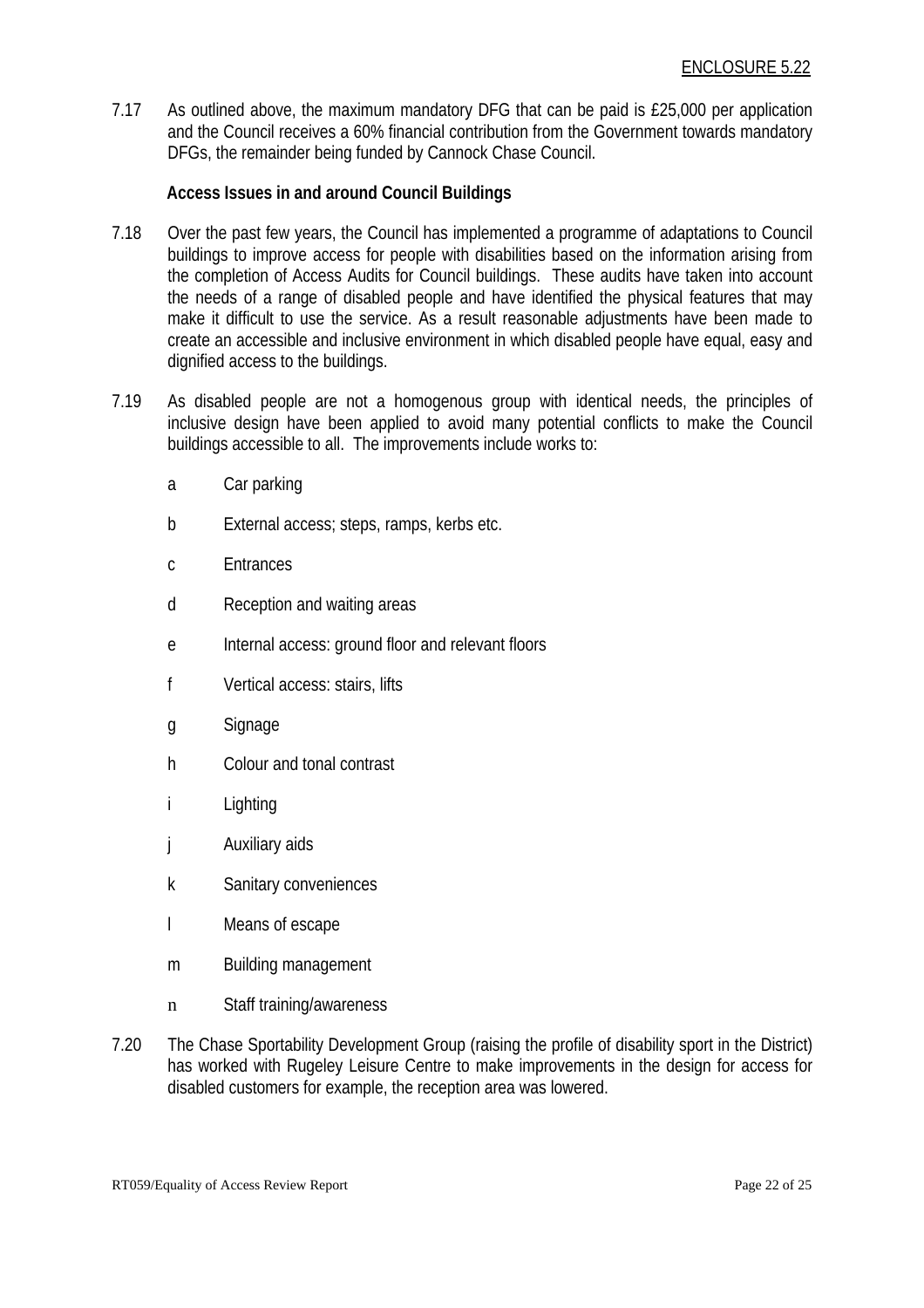7.21 The Council's performance for accessibility of Council buildings is monitored by a Best Value Performance Indicator, and the Council's performance has placed the Council in the top 25% of authorities within England consistently for the past few years.

#### 7.22 **Reasonable Adjustment in Council services**

- 7.23 The review highlighted that the Council has been positive in its approach to reasonable adjustment in Council services. For example:
	- a The Council's website has a 'browse aloud' facility that 'reads out' the web-page content.
	- b A refuse collection "pull out" service is available for all refuse containers:- green & brown wheelie bins, blue recycling boxes and paper bags. This also includes returning the containers back to the position on the resident's property.
	- c Some disabled and ill residents require larger bins for medical waste and all applicants are required to provide written medical evidence, then the green wheelie bin. This may also include a "pull out" service.
	- d Cannock Chase Council Arts development have worked with Spring Meadow Mental Health rehabilitation centre to set up a 'stepping stone' provision for service users to assist their recovery, to address barriers to access.
	- e Disabled groups or individuals with learning difficulties are offered special support in writing funding applications to access lottery funding, write documents to enter art exhibitions etc and even job applications involving the arts.
	- f Home visits are made to residents in the District should they be unable to access Council offices for completing applications for benefit claims. Where the resident has a disability or learning difficulty the claim is marked accordingly to ensure that the Council's response meets the needs of that resident.
	- g Where a polling station poses access difficulties the polling box can be brought outside to the person and the postal voting system improves access for people with disabilities.
	- h All our documents and letters can be made available in large print if requested.

#### **Access Issues in local shops**

- 7.24 The Select Committee considered the access issues in local shops. It was estimated that approximately 80% of shops in Cannock town centre were access-friendly for people with disabilities.
- 7.25 It was highlighted that in a number of shops aisles were not wide enough to enable access for people in wheelchairs or scooters.
- 7.26 The Select Committee acknowledged that Asda was an exemplar of good practice with regards to equality issues. The organisation has acknowledged that when looking at facilities within the store it is equally important to look at the needs of people who work within the store as well as customers.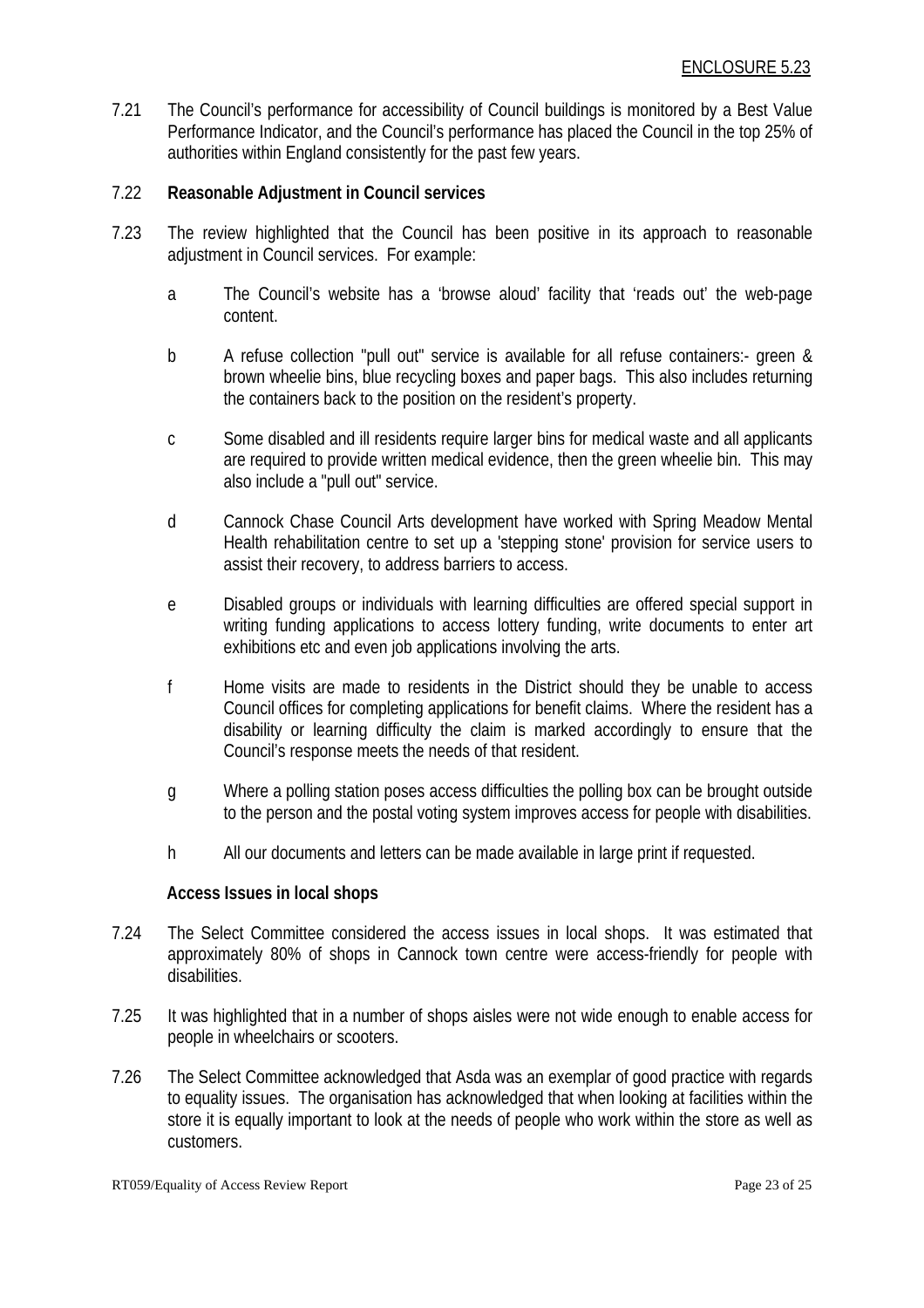- 7.27 The company undertook training programmes on its legal obligations and believes it is important that the first people a customer comes into contact with is able to answer any questions about how easy it is to shop in the store.
- 7.28 There are a number of facilities within the store to assist people with disabilities including, scooters, wider aisles, wide checkout with a lowered belt, disabled toilets, tactile surfaces in the car park and a facility for assisted shopping. A Braille gun is available for labelling items for people with visual impairments and grabbers can be used by people with arthritic hands to assist in selecting items. Within the restaurant special knives and forks are also available.
- 7.29 There is a selection of adapted trolleys, including ones with a seat on, ones to which a wheelchair can be attached, and ones which will seat a disabled child.
- 7.30 In an emergency, there are blue flashing lights which assist deaf people and structure pillars all have coloured banding to assist people with visual impairments.

#### **8. Good Practice**

- 8.1 As part of the review, the Select Committee looked at areas of good practice to determine what lessons could be learnt for Cannock Chase Council.
- 8.2 The review highlighted that many Councils have in place a Disability Equality Scheme, which explains how it will make sure that it promotes equality for disabled people and challenges discrimination against them. The aim of an equality scheme should be to facilitate removal of barriers for all disabled people. This includes people who might not automatically identify themselves as disabled people, but who nevertheless face discrimination in their everyday life because of their impairment.
- 8.3 The Greater London Authority's equality scheme aims to address issues for people with physical and sensory impairments, Deaf people, people with learning difficulties, survivors of the mental health system and people who use mental health services, people with hidden impairments and people living with HIV/AIDS.
- 8.4 The scheme addresses priority issues for disabled and deaf Londoners, including:
	- a Prioritising and promoting equality
	- b Improving the ability for disabled people to get around the area on an equal basis
	- c Improving access to the built environment
	- d Improving availability of accessible housing
	- e Improving access to employment and education
	- f Improving facilities and services for deaf people
	- g Improving access and support to facilitate independent living
	- h Improving access to health services.

#### **Shopmobility**

RT059/Equality of Access Review Report Page 24 of 25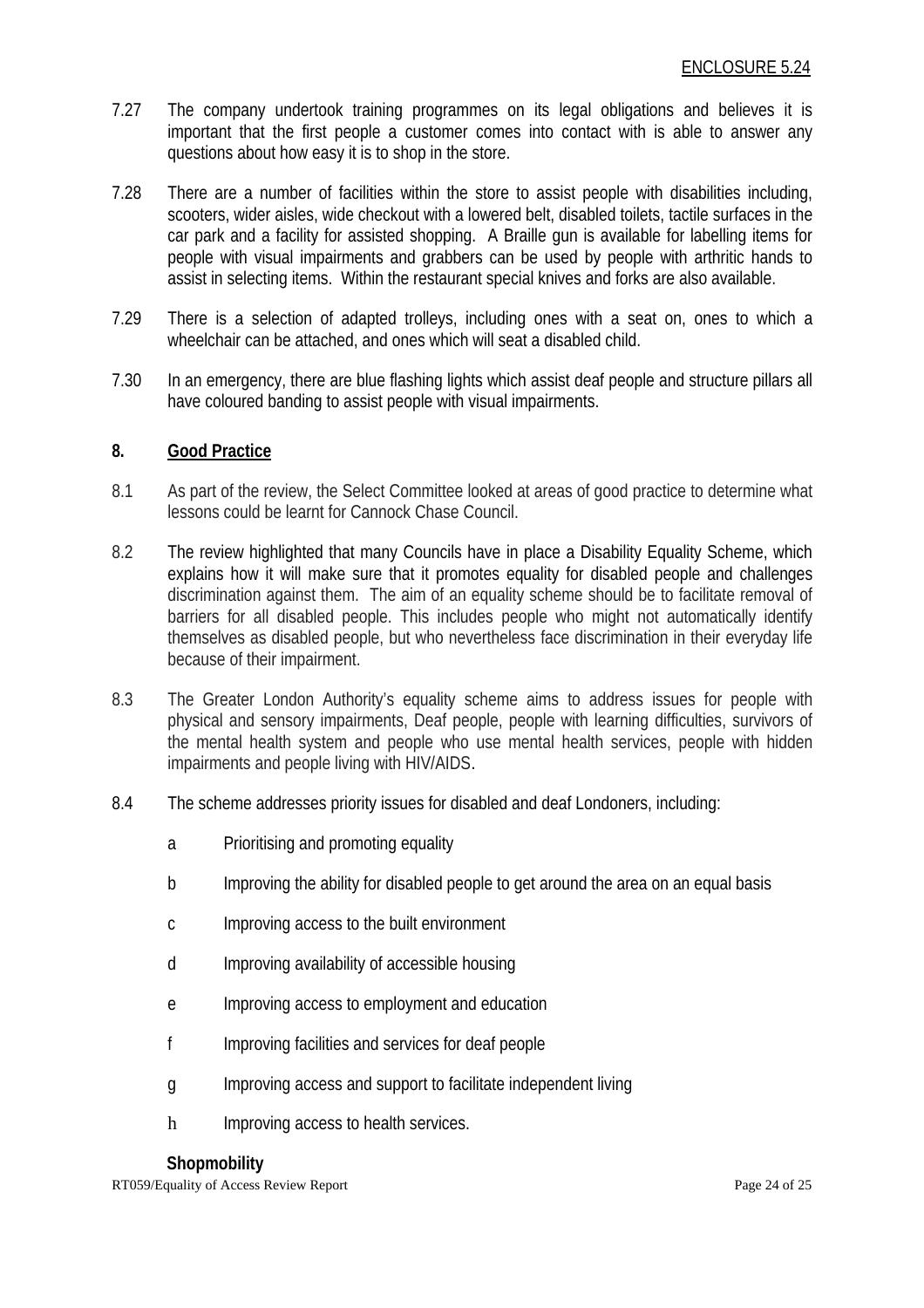- 8.5 Bob Flack, highlighted that a Shopmobility scheme should form an integral part of access to town centres for people with disabilities. Research has highlighted that people with disabilities would like to be able to shop locally however access issues often prevent them from doing so. Research has also highlighted that the average spend per visit to the town centre by a person with a disability is £70.
- 8.6 The Select Committee reviewed the provision of the Shopmobility scheme in Stafford, whereby the local authority had provided the building, rent and rate free, and a number of car park spaces from which scooters are available to people with disabilities. There is no hire charge for the use of the scooters. The scheme is run by a company, which then relies on the sale of disabled aids to generate revenue.

#### **9. Key Issues**

- 9.1 During the review, discussions around the topic of equality of access for people with disabilities gave rise to a number of key issues, which the Select Committee was keen to pursue. In particular, the review highlighted a number of issues in connection with the administration of DFGs, including:
	- a There was concern over the length of time people had to wait for adaptations to their property.
	- b There is no Council budget provision for disabled adaptations to homeowners from 2008-09 onwards, although 60% is reclaimed in grant from the Government. The current budget for 2006-07 is £350,000 with an additional £130,000 rolled forward from 2005-06. The Council's contribution to disabled adaptations to homeowners in 2006- 07 is £140,000.
	- c The Council's information on what adaptations had been made to Council housing property was limited.
	- d The Council's policy on allocations of property with adaptations is limited in its success to reallocating property with adaptations to people requiring adaptations.
- 9.2 With regards to disabled parking provision the Select Committee identified that there needs to be better signage about parking provision and that there is a need to deter those that park in disabled parking provision when they themselves are not disabled. The Select Committee recognized that the practices used by Asda should set the benchmark for disabled parking within the District.
- 9.3 The Select Committee was keen to see parking enforcement strengthened, but recognised that it is reliant on the County Council's progress with regards to decriminalised parking.
- 9.4 The review highlighted that people with disabilities want to be able to shop locally, but we do not provide services to support this. It was highlighted that the work currently underway looking at the regeneration of town centres must look to include a shop mobility schemes as a matter of urgency.
- 9.5 The review highlighted that there is also a need to raise awareness amongst stores that although they may comply with the legislation they are not always easily accessible to people in a wheelchair and little provision appears to have been made for partially sighted residents. The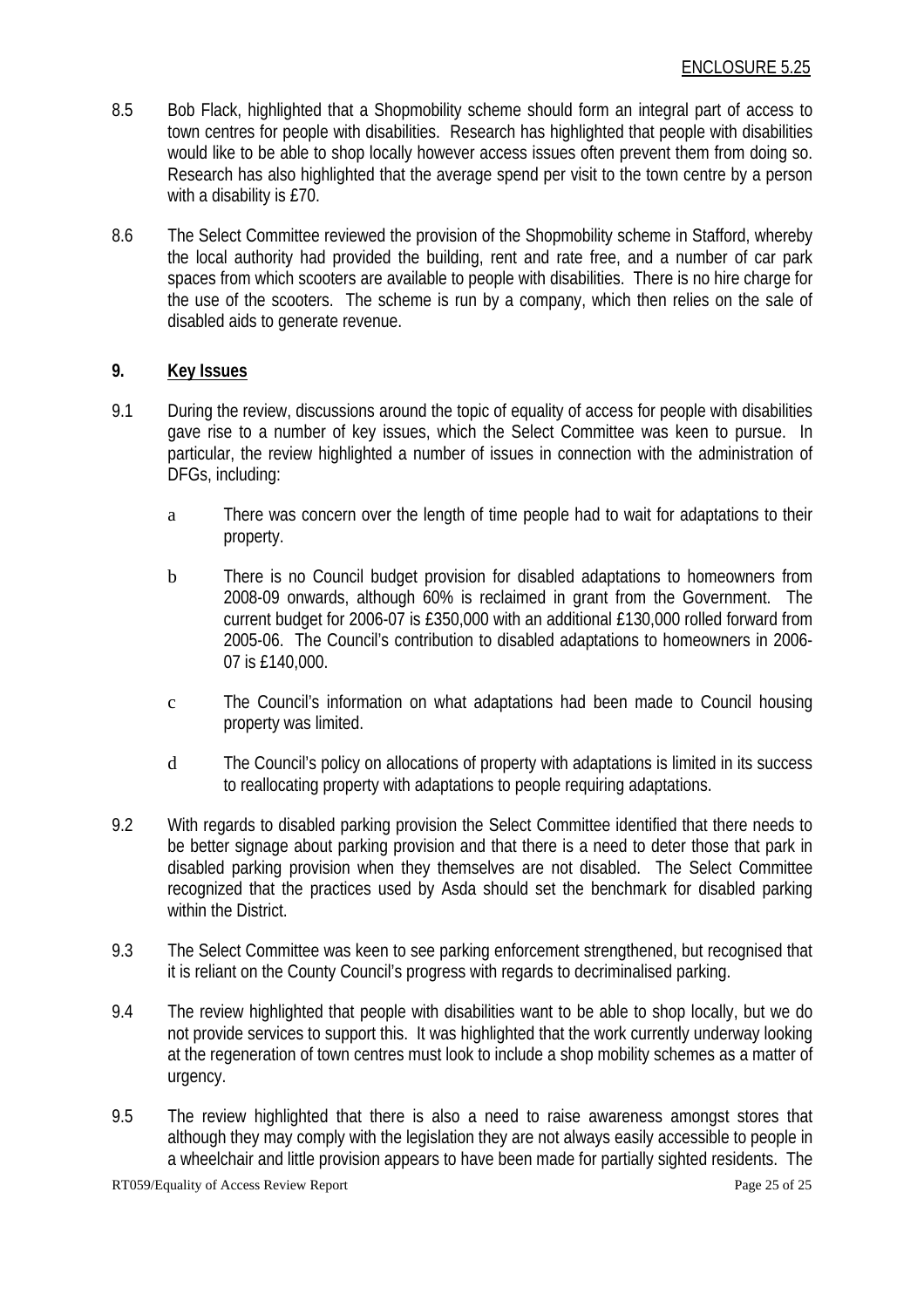review recognised the good practice in Asda and highlighted a need to raise awareness amongst other stores.

9.6 During the course of the review it had been difficult to seek the views of people within the District who had disabilities and although Cannock Chase Access Group is involved in looking at planning applications there is a need to engage more widely with disabled people to look at access issues.

#### **10. Recommendations**

- 10.1 The Council develops a Disability Equality Scheme in line with legislation and ensures that disabled people are involved in developing the Scheme. That the Council continues to work with the County Council to share ideas, expertise and establish common ground on which to base recommendations to be put forward for inclusion in our respective Disability Equality Schemes.
- 10.2 The Select Committee supports the Council's work in disabled grants adaptations and recommends that budget provision to continue to provide the same level of service is made available from 2008-09. In addition the Select Committee would wish for every effort to be made to increase this resource if at all possible.
- 10.3 To lobby the County Council to ensure that disabled facilities grant assessments are resources to enable assessments to be completed within agreed timescales.
- 10.4 The Council develops a comprehensive database of adaptations made to Council property and reviews the Allocation Policy to improve the reallocation of properties with adaptations to those tenants requiring adaptations.
- 10.5 The Council should encourage developers to build new residential properties to the Life Time Homes standard through local planning policy and building control processes.
- 10.6 The Select Committee recommends that the introduction of a Shopmobility facility in District's three main town centres be investigated proactively. Initially the Select Committee recommends that Cabinet considers the viability of a Shopmobility scheme in Beecroft Road car park and further recommends that the inclusion of Shopmobility schemes in Hednesford and Rugeley be considered as a matter of urgency as part of the regeneration proposals for these town centres.
- 10.7 The Council works with the town centre manager and other partners from the private and business sectors to raise awareness of their responsibilities with regards to the DDA and investigate ways of sharing good practice around access issues and in particular looks at the possibility of developing an effective monitoring system. The Select Committee also recommends that the town centre manager investigates the possibility of establishing a type of accreditation/merit scheme for businesses which demonstrate high standards of accessibility.
- 10.8 An Access Group is set up to be consulted on service provision and developments as well as planning and building access issues.
- 10.9 The Council continues to work with the County Council in particular to improve the provision of disabled parking in the town centres and to determine how to deter those that park in disabled parking spaces.